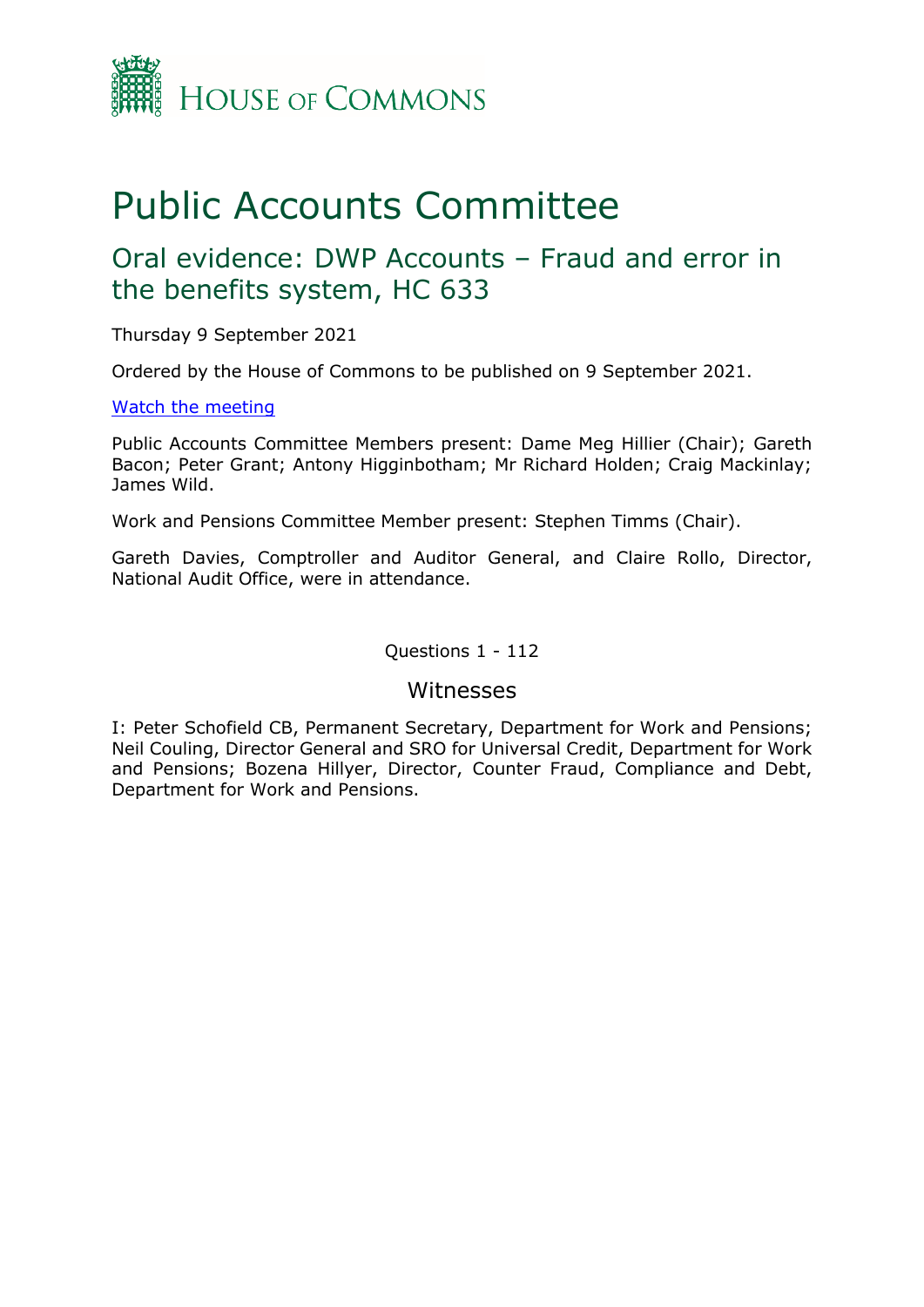

### Examination of witnesses

Witnesses: Peter Schofield, Neil Couling and Bozena Hillyer.

Q1 **Chair:** Welcome to the Public Accounts Committee on Thursday 9 September 2021. Today we are looking at the increases in fraud and error in the benefits system, largely as a result of the huge increase in claims that DWP had to manage at the beginning of the pandemic, through 2020 and ongoing, to some extent.

We are looking at the report and accounts overall of the Department for Work and Pensions. This is obviously one of the major factors in that, given that there is an estimated loss of £8.4 billion. We are going to be pressing officials today about how they are going to drive that down.

Of course, it is important to put on record that the National Audit Office has qualified its opinion of the DWP's accounts for 33 years running, due to material fraud and error, so we cannot completely put it all at the current Permanent Secretary's door, but I know that there are ongoing conversations between the Comptroller and Auditor General, who is very welcome physically in the room today, and the Permanent Secretary about how that can be managed over time. We look forward to some progress there, hopefully.

Covid-19 has had a huge impact on the Department. The complexities that were already in the benefits system have been exacerbated by that high number of new claims, so we want to delve into that.

I am really delighted to welcome Stephen Timms MP, the Chair of the Work and Pension Select Committee, to join us as a guest on this Committee today. I would like to welcome our witnesses. Sitting in the centre we have the Permanent Secretary, Peter Schofield, who has been Permanent Secretary for three years now, so there are two years of your first term to go; Neil Couling, who is the director general for change and resilience at the DWP and the lead on universal credit; and Bozena Hillyer—no relation director of counter-fraud, compliance and debt at the DWP.

We are hoping to get into some of the detail of what has happened over the last year. Before we do that, Mr Schofield, you have until Monday to get in your bid for the spending review. You are here very calm, so can you give us any hint of what you might be bidding for from Government from the spending review on 27 October?

**Peter Schofield:** As you say, the dates have all been announced and we have the next few days to get our submission in, alongside every other Government Department. I obviously cannot talk about what is in the bid, but you can see from the annual report and accounts what has happened to our overall spending, both on the benefits side and in terms of the running costs of the Department. We were given additional money in the main estimates last year and in the supplementary estimates to cope with the effects of Covid. There was an increase in the number of people that we have taken on; we took on an additional 13,500 work coaches, and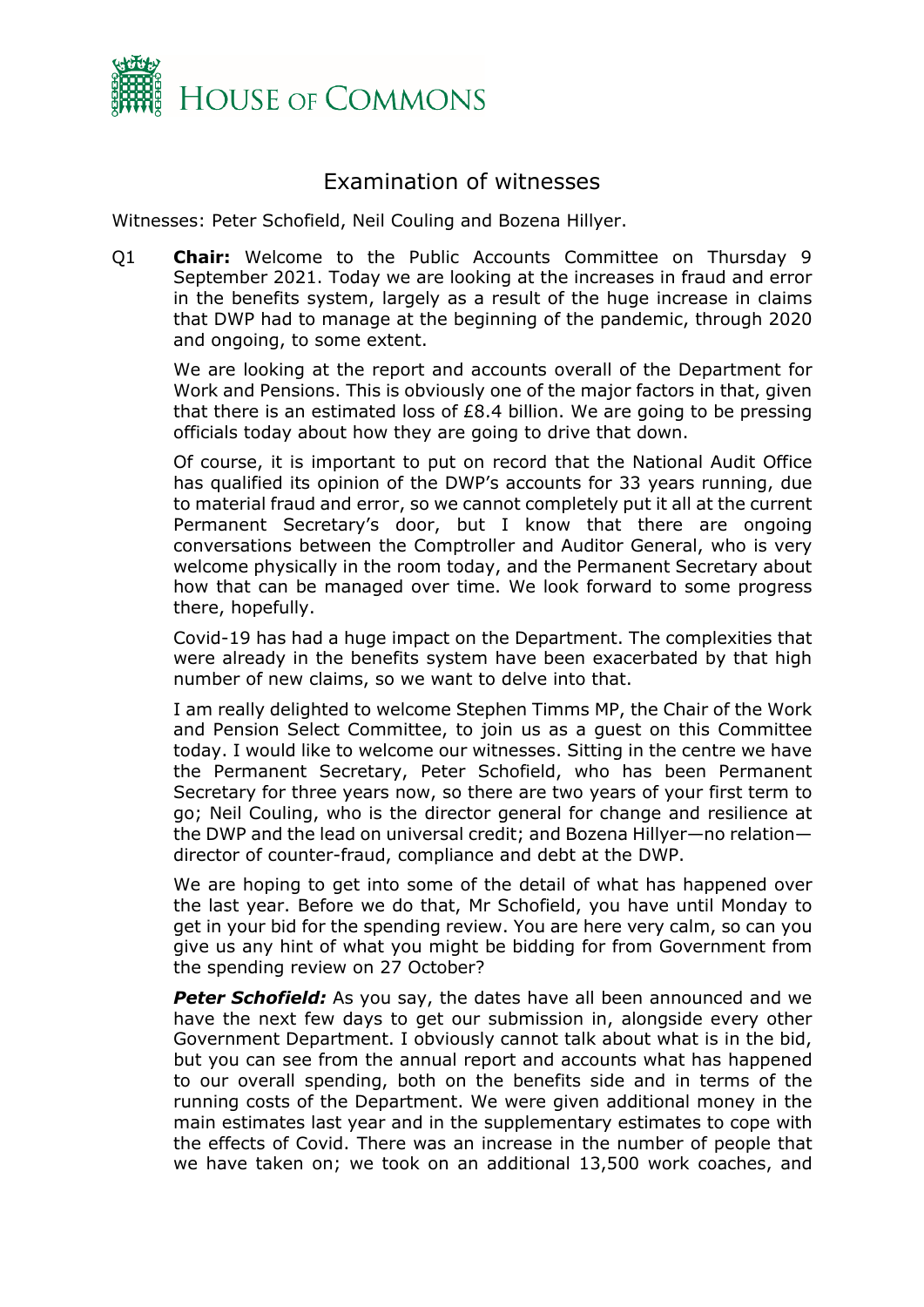

additional folk in service centre roles as well. That has been funded by the Treasury. We also started new schemes to support employment.

What I hope you will see going forward is the continuation of the Department's work in terms of the plan for jobs and the response to Covid playing through. It will be for the Government to choose how much to fund in all of that in the overall scale of resources we have going forward. This is not one year on its own. Last year was not one year; this year is not one year. There is an overall programme, as we responded to Covid and then as we lead the recovery.

Q2 **Chair:** Given the subject in front of us today, I assume you are having robust conversations with Treasury officials about how to drive down fraud and error in order to help fund some of these other expansions in programmes.

**Peter Schofield:** Yes. Obviously the Treasury is just as interested as I am in driving out fraud and error; we are both incredibly interested. We need to drive this out. We were funded an additional £44 million in the budget back in March for initiatives that we have been taking forward this financial year. Our argument is that they pay back. A small amount of increase in DEL, so the running costs of the Department, can really drive out a big increase in the reduction of fraud and error.

As you said at the beginning, Chair, the scale of fraud and error that we are talking about here—over £8 billion last year—gives us a lot to go at. Our basic story here is that there is a good business case. We can invest in all the things that we can talk about later in terms of capability and capacity to drive out fraud and error, and it makes a return.

Q3 **Chair:** I am sure the Chancellor and the Permanent Secretary at the Treasury are watching and hearing your ebullient confidence in your Department's ability to save money to spend money. That is fine.

I just wanted to pick up on a report we launched yesterday after our session with you in the summer about an early look at the effectiveness of some of these work programmes. Obviously we will come back to that; it is early days. The figure that was highlighted was the national statistic that showed that in the last quarter of last year, the unemployment rate among young black people aged 16 to 24 had hit nearly 42%, compared with 12% for young white people for the same quarter. This was a very big increase on the previous year. I wondered if you could give us an update on that. You will be responding to our full report in due course. Just on that particular point in the report, I wondered if you could give us an update on what the figures are now and what the Department is doing to try to resolve this matter.

**Peter Schofield:** Like you, I found that figure that was presented in the NAO report that we discussed back in June incredibly stark. We were looking into it. We have been talking to the ONS. It is stark, and nothing I am going to say is going to get away from the fact that we need to be driving it down and supporting people from every background and every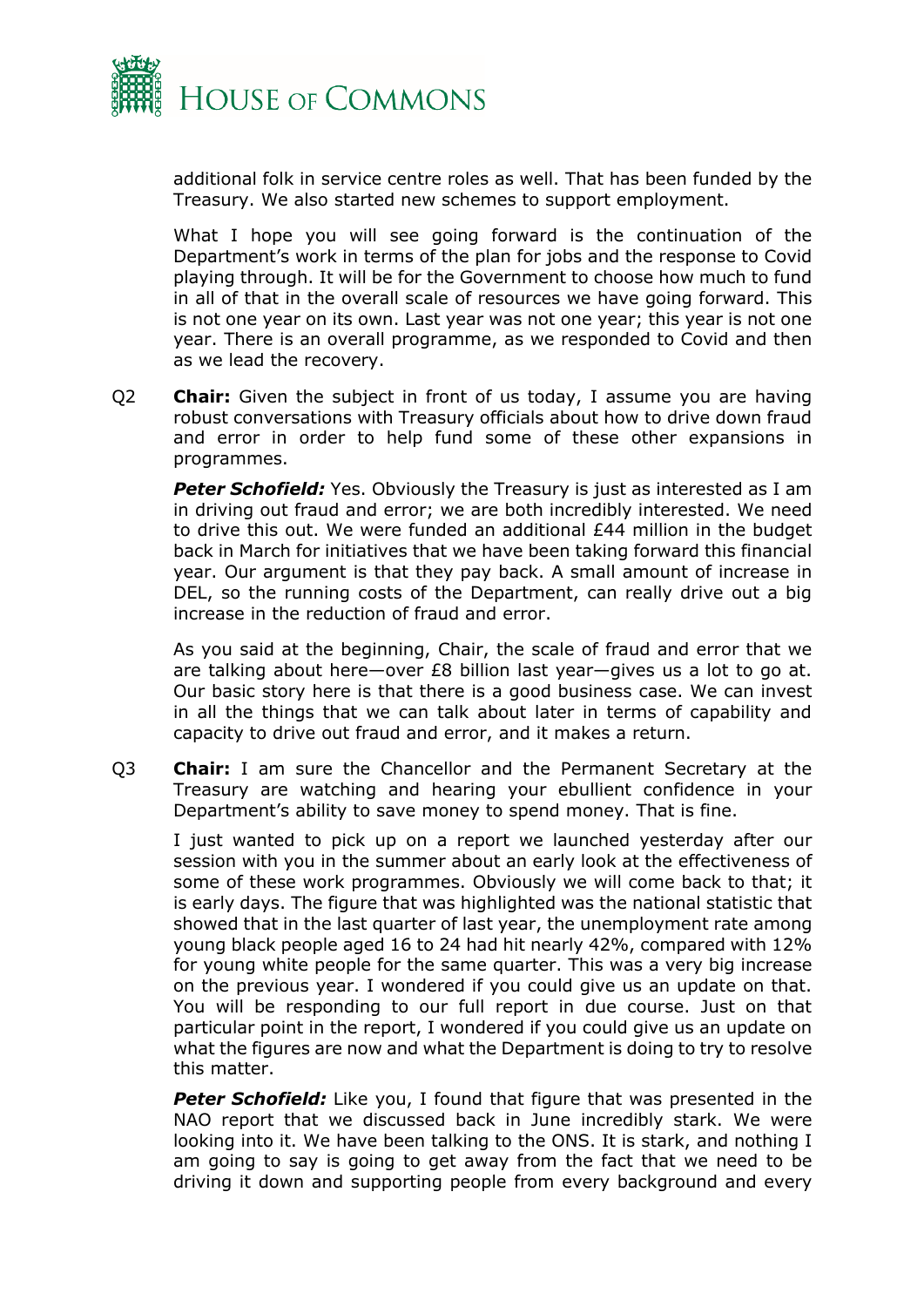

community, particularly young black people. Let me say a bit about that in a minute.

The figure was based on a very small sample size of ONS data. The latest data shows a much lower number, of about 22%. I think that was the data that was published last month. It is still a big number. It shows the difficulty of measuring the employment rate in particular communities. In our case, we have been driving further progress on what we talked about back in June, which is trying to increase the declaration rate on ethnicity of universal credit claimants, to enable us to pinpoint a bit better the impact of our programmes. The declaration rate is increasing. It is now above 70%, whereas before it was around 50%. That is then playing into the stock, so over a period of time we will get better data.

What we will be doing is making sure that our evaluation of all of the main plan for jobs programmes absolutely picks up on data around ethnicity, so we are able to understand, as we evaluate the programmes, what impact they are having. Of course, when we developed the plan for jobs programmes last year, we based that on the evaluation of previous employment interventions over the decade or so before. It is so important for us to make sure the evaluation is able to pick up these effects.

Q4 **Chair:** When will we or the National Audit Office be able to interrogate those early evaluations? Obviously these are schemes that move on. How quickly will we be able to get some results that you can share publicly, or indeed privately with the NAO?

**Peter Schofield:** We will obviously be talking to the NAO all the time about all of these things. I do not actually have with me the detailed timetable of the evaluations.

**Chair:** Could you write to us, because we want to keep a close eye on this? Obviously it matters in real time, but it matters over time and we are one of the places, along with the Committee chaired by Mr Timms, that will be looking at this very closely. Thank you very much for that for now. We will come back to that and we look forward to the Treasury response to our report in full.

Q5 **Antony Higginbotham:** I want to first turn to the increase in overpayments that occurred during the pandemic. Mr Schofield, presumably when you loosened the controls you expected an increase in fraud and error. Did you expect the increase to be as significant as it ended up being?

**Peter Schofield:** You are right that we did expect an increase in fraud and error. It was in the context, as the report sets out, of the massive increase in claims to universal credit and the fact we could no longer do any of the face-to-face interventions. One of the key controls on ID, for example, was the initial evidence interview, which we could no longer do, so we had to find other ways around that.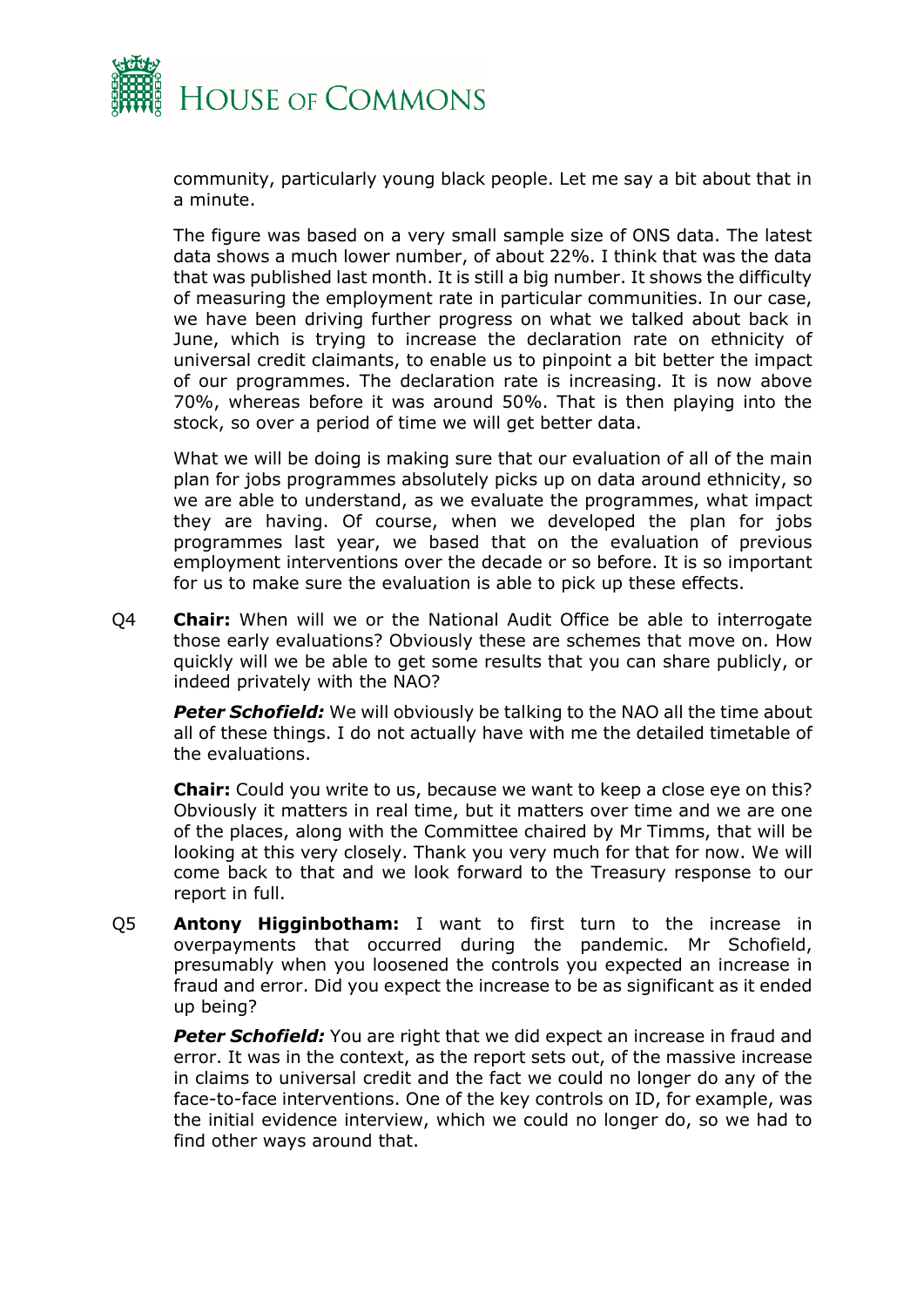

Over a period of time we put in place mitigations around that—for example, better biographical questions so we can interrogate people over the phone, and an improvement in the ability to identify people online, through expansion of the Verify system run by the Cabinet Office but in particular our own Confirm Your Identity system.

What you have seen in the report is a combination of two things. The £1.3 billion that is in the NAO section of the report they have attributed to the elements around Covid. You will see in our report that we have set out the component parts in that, how we got to that and the impact of mitigations that we have put in place. It could have been a lot worse. It could have been over £4 billion from the impact. As we put all of the different mitigations in place and as we put the easements through, they were all costed. We talked them through with the Treasury. We knew the risks but we were also dealing with a pandemic and a massive increase in claims. This was the right balance, but it was something that we talked through carefully internally and with the Treasury before we put the easements in place, and then we worked hard to get the mitigations in place to get the impact down to what is still a very large figure of £1.3 billion, but it is a lot less than it could have been.

Q6 **Antony Higginbotham:** Had you quantified the risk? With each control you removed, had you quantified the risk and gone, "We think the cost of removing this control is X"? Presumably you would then know how much you can save when you reintroduce controls.

**Peter Schofield:** Yes, it is set out in the report, in the way that we went through that process. On page 113, you will see that we started with an assessment of the impact of the easements, which could have been £4.2 billion in the year that we are talking about. That was based on assessments that we did at the time and assessments that we have done looking back. This graph also shows the fact that when you put easements in place it is not just going to have a one-year effect; it can have a continuing effect. We knew this was happening. For example, we could not bring claimants in for initial evidence interviews face to face. That is one example of that. We knew this was happening, so this was something we had to do, but on the other hand we put the mitigations in place, which brought this back down from what could have been £4.2 billion to £1.3 billion in the end.

Q7 **Antony Higginbotham:** The increase we actually saw, the real-world impact, did not surprise you at all. It was broadly in line with expectations.

**Peter Schofield:** I will bring Bozena in in a second. Did it surprise me? I would say two things. We knew the scale of the risk, but there are issues here about how much it was going to be exploited by individuals.

*Neil Couling:* We had a good eye and a good sense of what the impact would be where we changed a control. As you can see from page 113, we then worked very hard to try to reduce that even further.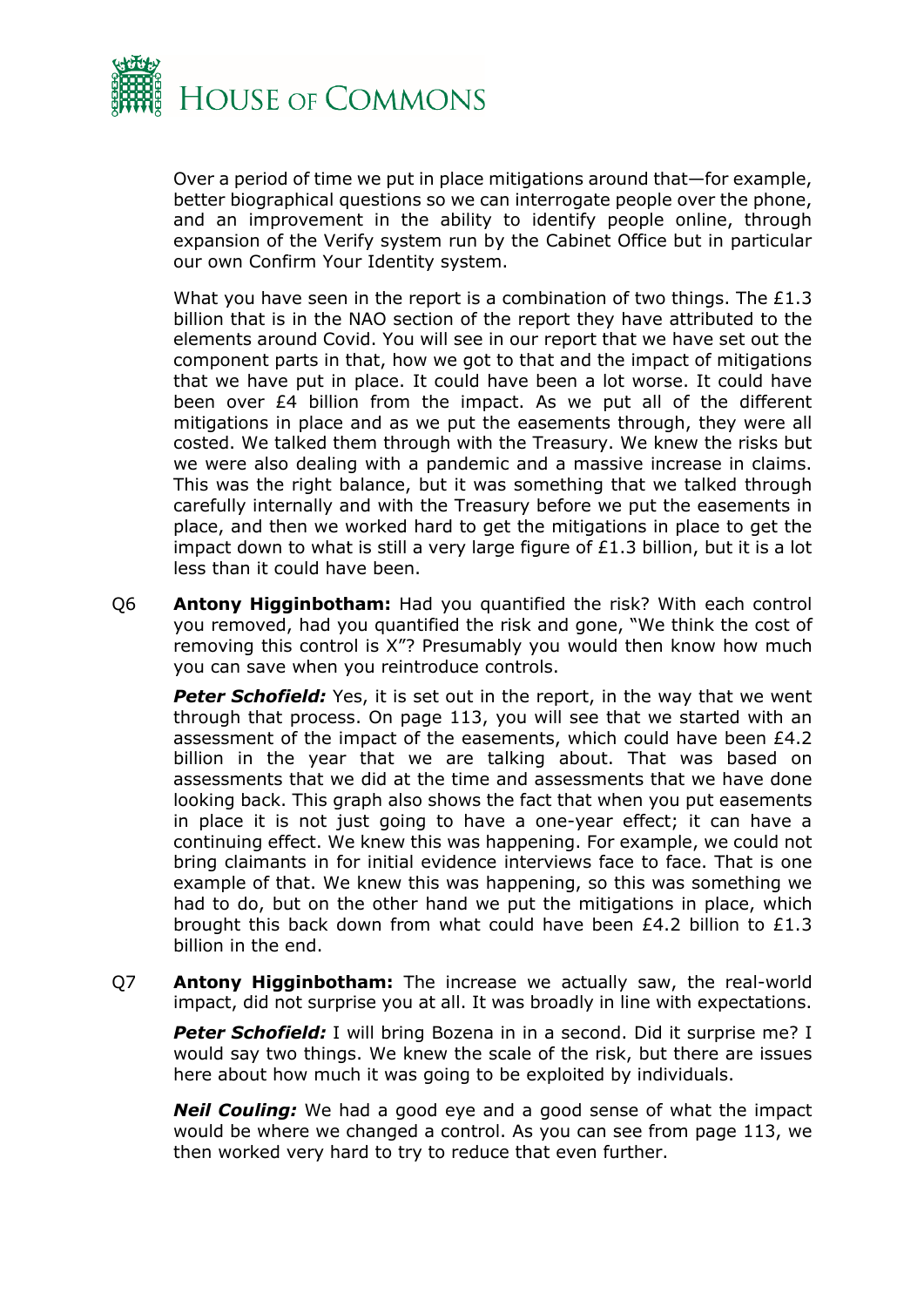

What is surprising me is that the underlying nature of fraud here is bigger than we thought. If I take something like capital—Mr Timms may recall this, or not—when we introduced capital rules inside universal credit, they were expected to save £300 million. Now, according to the stats, I am losing £963 million for capital rules. That tells us that the Family Resources Survey estimates of how much capital people have vastly underestimates the extent of capital. That is then playing through in this space.

If you take the self-employed, in particular, there has been an explosion in self-employed fraud associated with the migration of self-employed people on to universal credit. It was a little higher than we thought it was going to be going into the pandemic. During the pandemic it is something like £1 in £10 of the extra money being lost is directly on self-employment and not declaring incomes accurately. That was not part of our control easing going on here, but it is associated with Covid because the cases came on to universal credit then.

Q8 **Antony Higginbotham:** Even pre-pandemic, though, the rate of overpayment was increasing—the percentage was increasing. Although as UC is rolled out you would expect to see the hard number increase, pound for pound, you should not expect the percentage to increase. Why do you think that is? If we are confident in the controls, that percentage should not increase.

*Neil Couling:* There is more fraud than we thought. We did the original estimates of universal credit. I gave the capital example just now; there is a lot more capital out there. People are not telling the Family Resources Survey and they are not telling Government about their savings. They are making claims when they are not entitled or they are only partially entitled. We need to develop responses to that.

Similarly, around self-employment, a lot of the self-employment fraud, or what appears as fraud in universal credit and is fraud—it is theft—will not appear in the tax credit data, because if HMRC spots it, the claimant will be able to say, "Yes, my income changed that year. Adjust my tax credits for the year after".

We have those twin factors going on here. There is a lot more fraud than we thought, but, as you will see from the departmental report, we have committed to getting the fraud and error losses back to where we thought they would be, so we have set ourselves a bigger challenge there. Across time, I am confident we can get to that position.

Q9 **Antony Higginbotham:** Just so I understand it properly, are you saying that if we look through historical rates of overpayment, it is not necessarily that you think there is increased fraud; you are now just better at understanding what it is?

*Neil Couling:* It is masked from us. It is in the system. Remember that at the moment, in the legacy benefits system, we do not have self-employed people at all. We made an estimate about the level of fraud and error for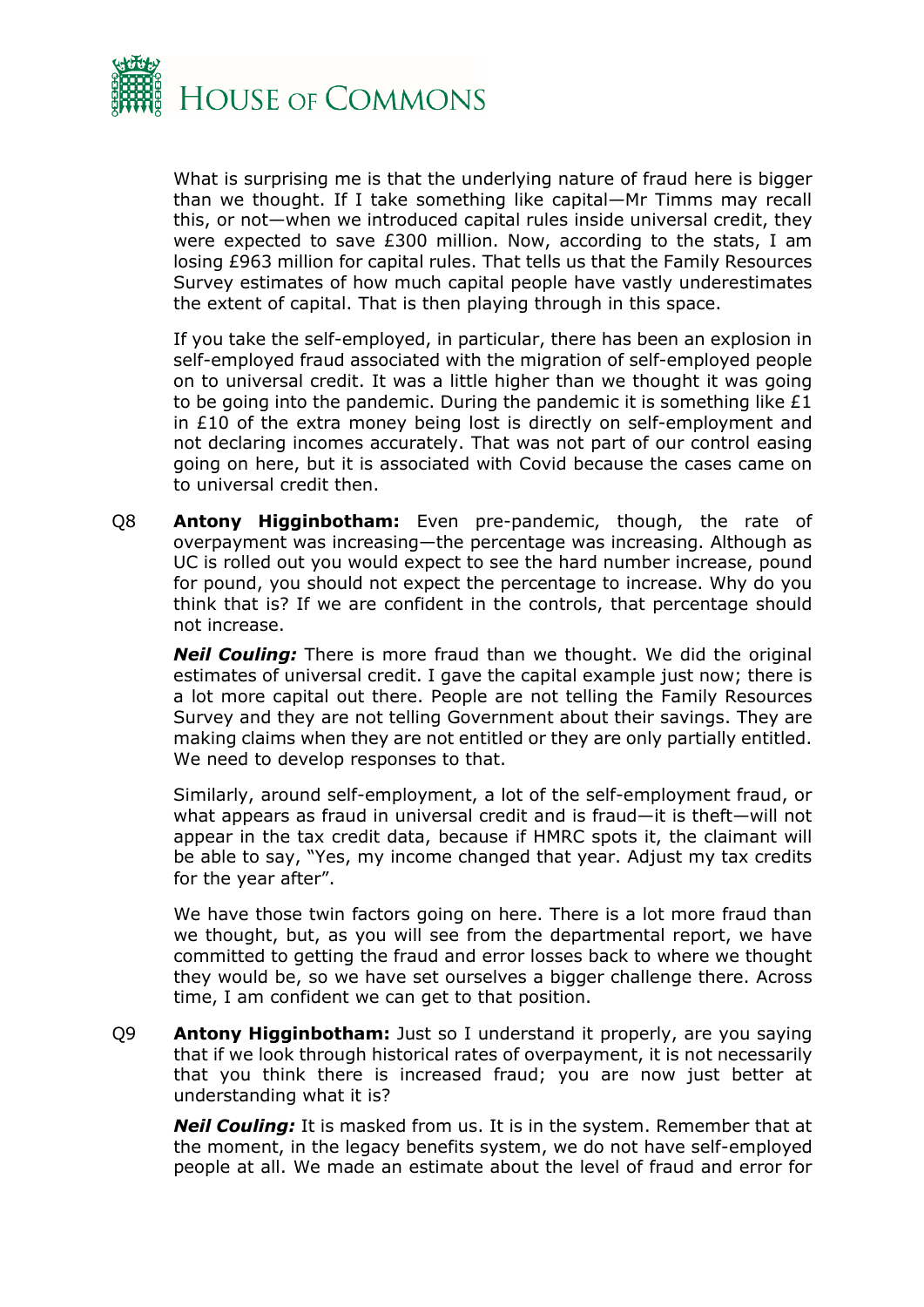

self-employment, and the estimate we made was 1.1%. It is actually running at 3.8% now. If you look at the Covid cohort, it is up around 9%. It is vastly above what we thought there.

We did have a plan for how we would track self-employment inside of universal credit. I am changing that plan because I have a problem nine times the size I thought I had going into this. We were not fools here. We used the data that we had from HMRC about the nature of self-employment fraud. We used the data we have in the Family Resources Survey, but the quality of that data was not strong. That is what we are picking up now. I can cry about that spilt milk, or I can try to do something about it. I have decided to try to do something about it, because going forward we clearly need to tackle the kind of abuse a minority of self-employed people are making of the system here. They are stealing from us.

Q10 **Antony Higginbotham:** That is totally fair. You are looking at new controls that you are going to have to put in to manage the additional problems you have found. What target are you working towards to get that number down to?

**Peter Schofield:** I will come in on the target. We have said in the annual report and accounts that we are focused on bringing the fraud and error rate for universal credit down to the business-case level, as Neil said earlier, of 6.5% by the end of the business-case period. We are looking at how we do that. We are looking at all of the different causes of loss. Selfemployed earnings is one big aspect of that. Capital is another. We can talk about housing, living together, costs and abroad fraud as being some of the other areas of loss. In each one of those areas we have plans in place already and there are more things that we want to do.

The progress towards that will depend on having the right enablers in place, and that is a question of resourcing but also a question of legislation, for example, as well. We are not going to set out at this stage exactly how we are going to get there, or at what rate, but we have said we will do more after the spending review, later on in the year.

Q11 **Antony Higginbotham:** If you have a target to reduce this down to 6.5%, that is higher than the overpayments in the past. Looking at figure 1 from the report and accounts published in July, if I look at all overpayments because we are transitioning from legacy benefits to UC—we are saying that the UC overpayment should be 6.5%, but if we look at 2015-16, there was a rate of 1.8% for all overpayments. We are now saying that we want to get to the business case for UC at 6.5%. That is a marked increase in an accepted level of overpayments.

**Neil Couling:** It is about £1.3 billion below the level of legacy benefit overpayments, and that is what is in the UC business case. This is quite a hard concept to get, but as you bring housing benefit, tax credits and the DWP legacy benefits together, it is not just a question of applying a bunch of percentages to that and then saying the amount of fraud is higher or lower. You have to look at the nature of what is going on inside of those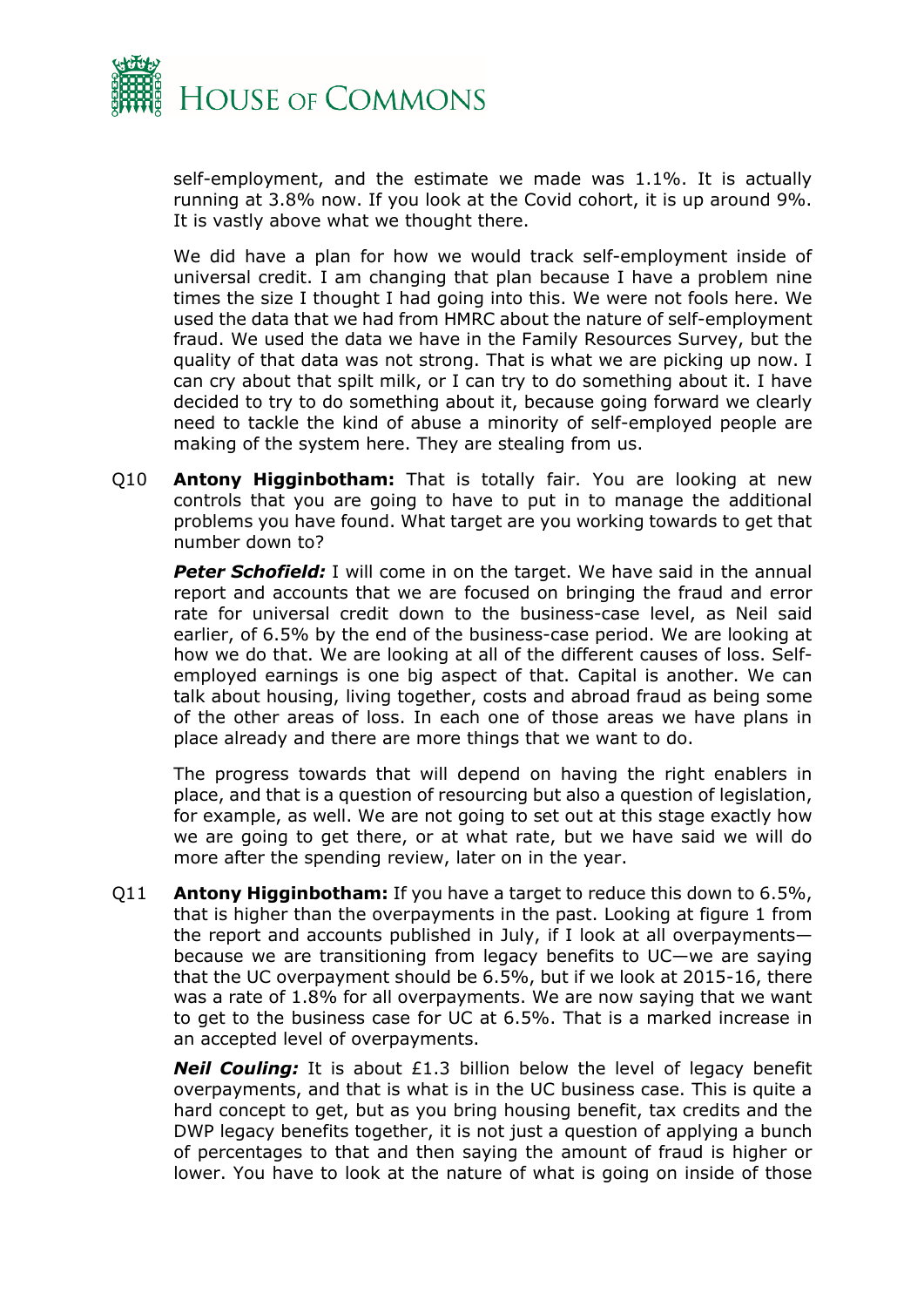

benefits. The National Audit Office accepts this. If you read paragraph 2.23 of their 2020 report, it accepts there that the overall level of DWP loss is going to go up, by bringing former tax credits into the responsibilities of my accounting officer, but net-net—and again, paragraph 2.24 goes on to explain this—even back then we were saving money compared to the legacy system.

That is a hard thing to get across when you see the headline numbers going up, but it is what the underlying level of fraud and error is across the entire landscape of benefits and tax credits. There is not a simple figure in the legacy systems that allows you to do that compare-and-contrast. I wish there was, but that is why we published the summary of the UC business case, to try to set some of that out for people.

**Peter Schofield:** Just to be clear, the definitions in the wording of fraud and error are different in different parts of the organisation. We tend to focus on the overall welfare loss. Neil is referring to what the NAO say about the overall AME position, if I can put it that way—the overall position for the taxpayer. The stats that we have show that before the pandemic there was an overall reduction already. As you bring more and more people over from tax credits into universal credit, the mix changes within the DWP benefits, so my number goes up, but, as Neil says, the thing that we need to focus on is what is happening to the overall welfare position as a whole. Universal credit will drive down fraud and error. The challenge is about how much was in there in the first place. That is the thing that we are learning more about in terms of the self-employed.

Q12 **Antony Higginbotham:** I have one very quick final question. We are going to get to 6.5%. Presumably this is part of the conversations, Mr Schofield, you are having with Treasury. Do you have a very clear plan of how we get to that point?

**Peter Schofield:** The plan is clearer in the nearer term than it is further off, as you can imagine, as you do this. The first stage in this is around tackling the stock of fraud and error already in the system. We are well under way with that. We have already been spending quite a lot of money and resource on that right now, in something called retro action. That has been going through all of the claims that got through with easements through the period of the main part of the pandemic. It has been going through about 900,000 claims as part of that process. There is a bit in the annual report and accounts about the progress we have made on that. We would like to do more of that. We would like to build on that example and do more sophisticated case cleansing and work our way through. Bozena can say more about that, but that is our way of driving out the stock.

The second thing is about what we can do around the prevent agenda. This is about building more data feeds and better analytics and building our analytical capability. We have done some of that as part of the £44 million that we got from the Treasury in the Budget.

Q13 **Antony Higginbotham:** You are confident that if you do both of those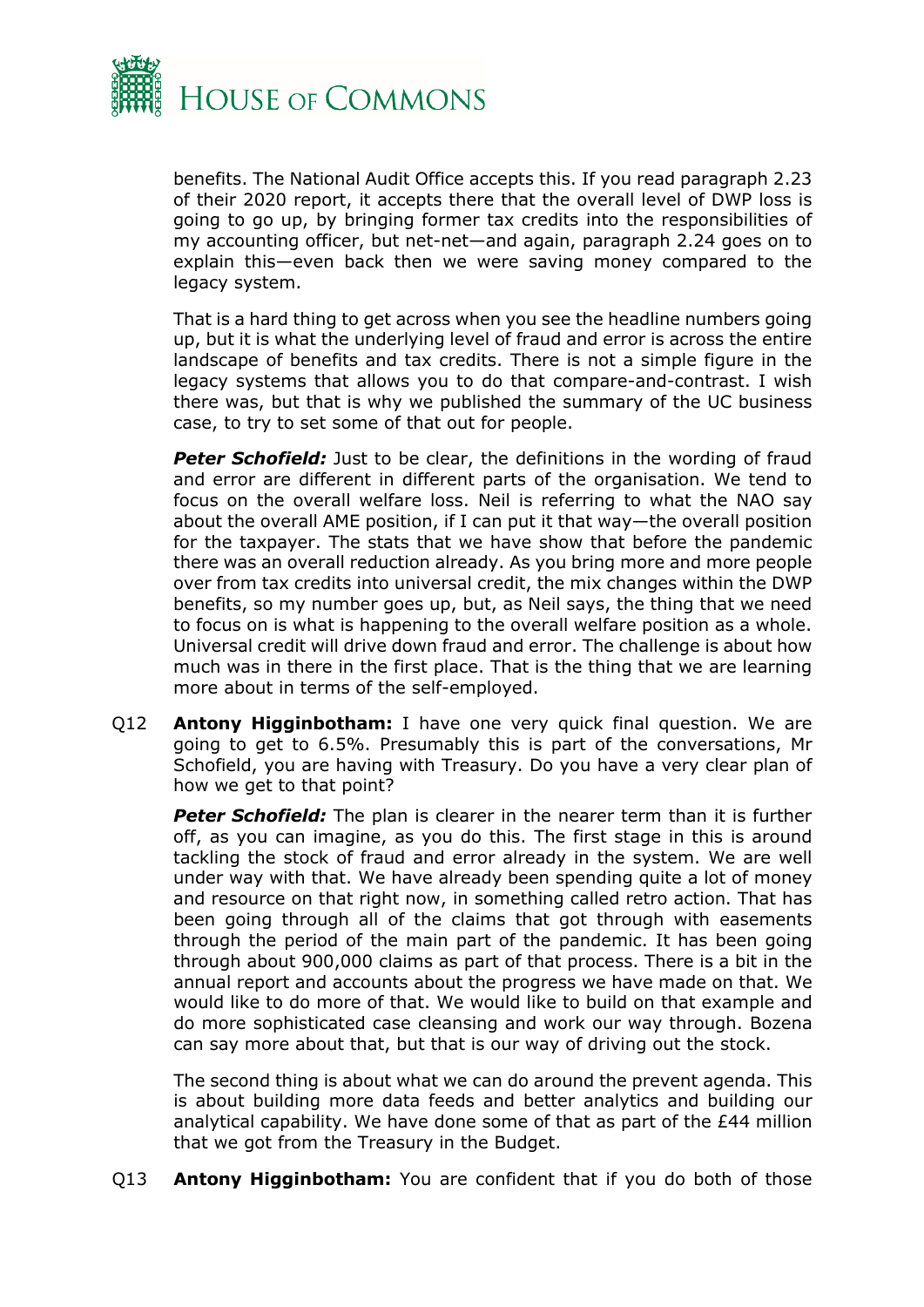

things you will hit your 6.5%.

**Peter Schofield:** No. You then come on to the question around whether we have all the data that we need. This takes us into some of the issues that I think we talked about in the hearing last September, around data on capital and the fact that we would need more legislation to enable us to have bulk data transfer from the banks, to enable us to interrogate data from the banks on people's capital balances.

The idea would be, ultimately, that we get to a point where we can, in real time, interrogate a range of data sources—not just as we currently do for RTI on PAYE earnings, but to be able to do that as part of the whole process before people get into payment in the first place. That will require not just resource but also new powers. I am giving myself until 2027-28 to get there.

Q14 **Chair:** Will you be there, Mr Schofield?

**Peter Schofield:** Not if I fail to achieve any of the other things, I expect. Sorry, that was a joke. This is a long-term challenge, but we have set ourselves an objective of where we want to get to, and at what rate. I want to be able to say more about that later in the year.

**Chair:** I am aware of time, so could we keep answers a bit shorter? We know what is in the document, so although it is helpful to refer to it, we do not need to go into it in detail.

Q15 **Peter Grant:** Good morning to our witnesses. Mr Couling, can I come back to you first? I just want to be clear that I have correctly understood the figure that you quoted to Mr Higginbotham. I think you said about £1 in £10 that is identified as fraud is self-employed UC fraud. Have I picked that up correctly?

**Neil Couling:** I might have described it as £1 in £10, but 10% of the loss here appears to be for new self-employed people since March 2020.

#### Q16 **Peter Grant:** What is that in terms of pounds, roughly?

*Neil Couling:* I am not sure I have the figure in terms of pounds. I am sorry; I just have the percentage.

Q17 **Peter Grant:** I can find it myself in the report later on. This may be one for Mr Schofield instead. When the Government were designing the various support schemes and the decision was taken on where to draw the line as to who qualified for either furlough or self-employment support and who would be directed towards universal credit, what consideration was given to the likely impact on fraudulent claims under different schemes?

**Peter Schofield:** Sorry; just explain the question a bit more.

Q18 **Peter Grant:** The Government took a decision about who would qualify for other Covid support schemes and who would not. The ones who did not were directed towards universal credit. We have heard that that has been a factor in causing a significant increase in fraudulent claims for universal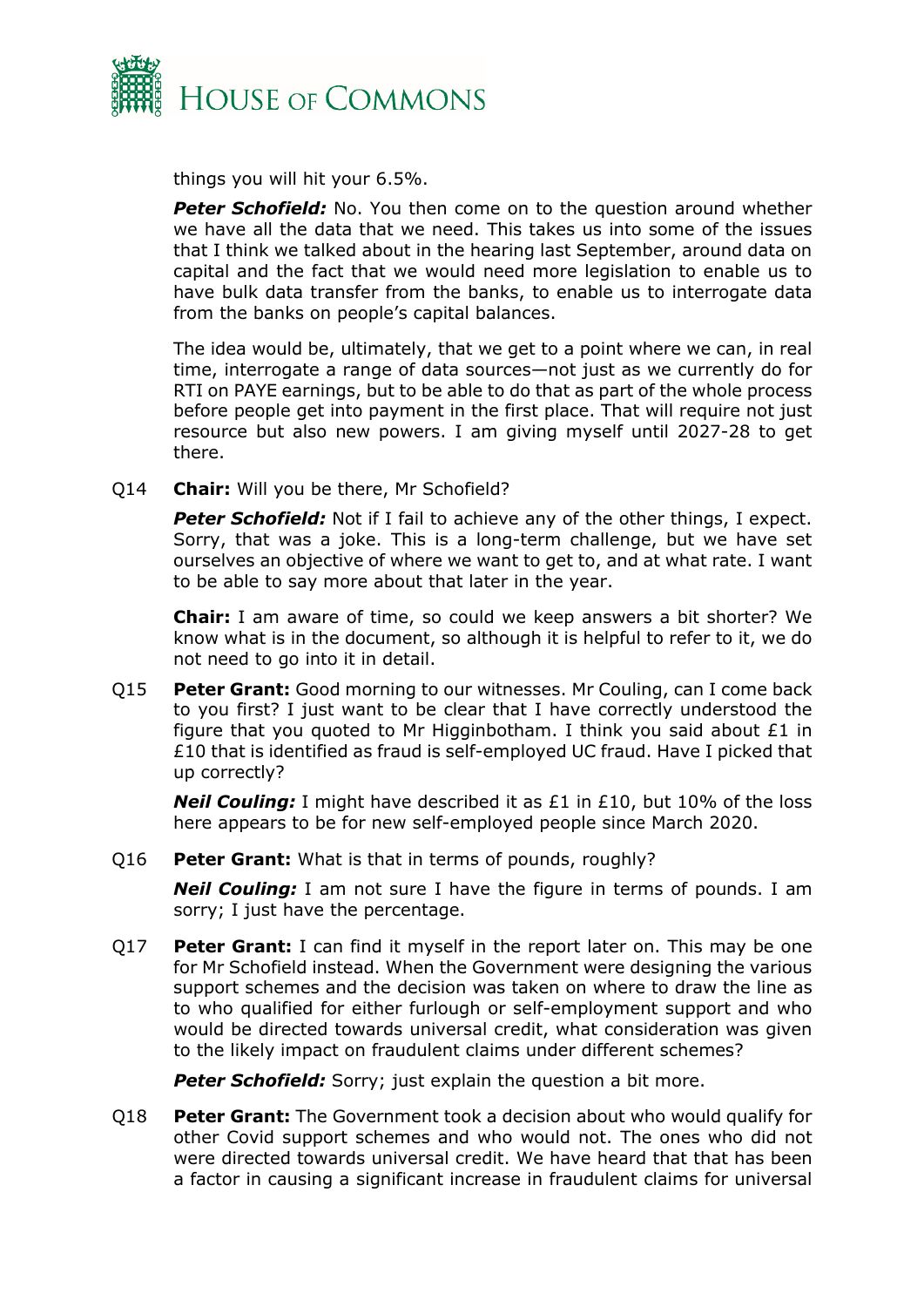

credit. I am trying to get to the bottom of whether you were asked for your views as to what the impact on fraudulent claims would be if you had a sudden increase of 3 million people claiming from what may have been a higher-risk group than your previous clients.

**Peter Schofield:** Neil was quite involved in some of those discussions.

**Neil Couling:** We are basically the safety net, so we do not get to escape this. However other people deliver their schemes, we are the place that captures people who fall out of them. HMRC did a brilliant job—everybody has said that—in putting these schemes in place so fast. Ideally, in an ideal world, given a year, one would have created feeds from the selfemployment income support scheme, for example, to tell us. We detailed some of this in one of the annexes of our departmental report, in terms of the extent to which people who were on universal credit abused the selfemployment income support scheme.

Ideally you would have built a feed into us, but that would have taken them a year, and the need was to put support in place as fast as the Government's legs could carry us at that point. I suspect that inside HMRC, although they were focused on the level of abuse they might see inside of their own schemes, they were not thinking about the consequences for us, because the role we were playing was to try to catch people.

Some people, unfortunately, decided to abuse that at the country's time of greatest need. I despise them, frankly, for doing that. I would not want all self-employed people on universal credit tarred with this brush, but there is an awful lot of abuse that has gone on—more than we anticipated.

**Bozena Hillyer:** Practically on this, we are working very closely with HMRC. This is an issue that has been identified, and we are working together to look at where the overlaps are. We will be working through those cases. That is not the end of what has happened here.

Q19 **Peter Grant:** Mr Schofield, if we go back to the days before the pandemic struck, if we can remember them, at that point did you have contingency plans in place to deal with a sudden and very substantial increase in the number of claims you were having to process?

**Peter Schofield:** Yes, we did. We had two different business continuity plans that we pulled on together. One was around an economic downturn and the other was around a pandemic flu. I remember the meeting of the executive team. It was on 18 March 2020. The Government had announced on the Monday the first set of lockdown restrictions, and we were looking at the data for claims for universal credit on the Tuesday. This was the meeting on the Wednesday that we had. We could see this incredible surge of claims coming forward.

Our business continuity plan enabled us to step back, step by step, towards the things that ultimately the country would most depend on DWP for: paying income-related benefits and processing the new claims. We made the decision to pivot the whole organisation straight to that endpoint and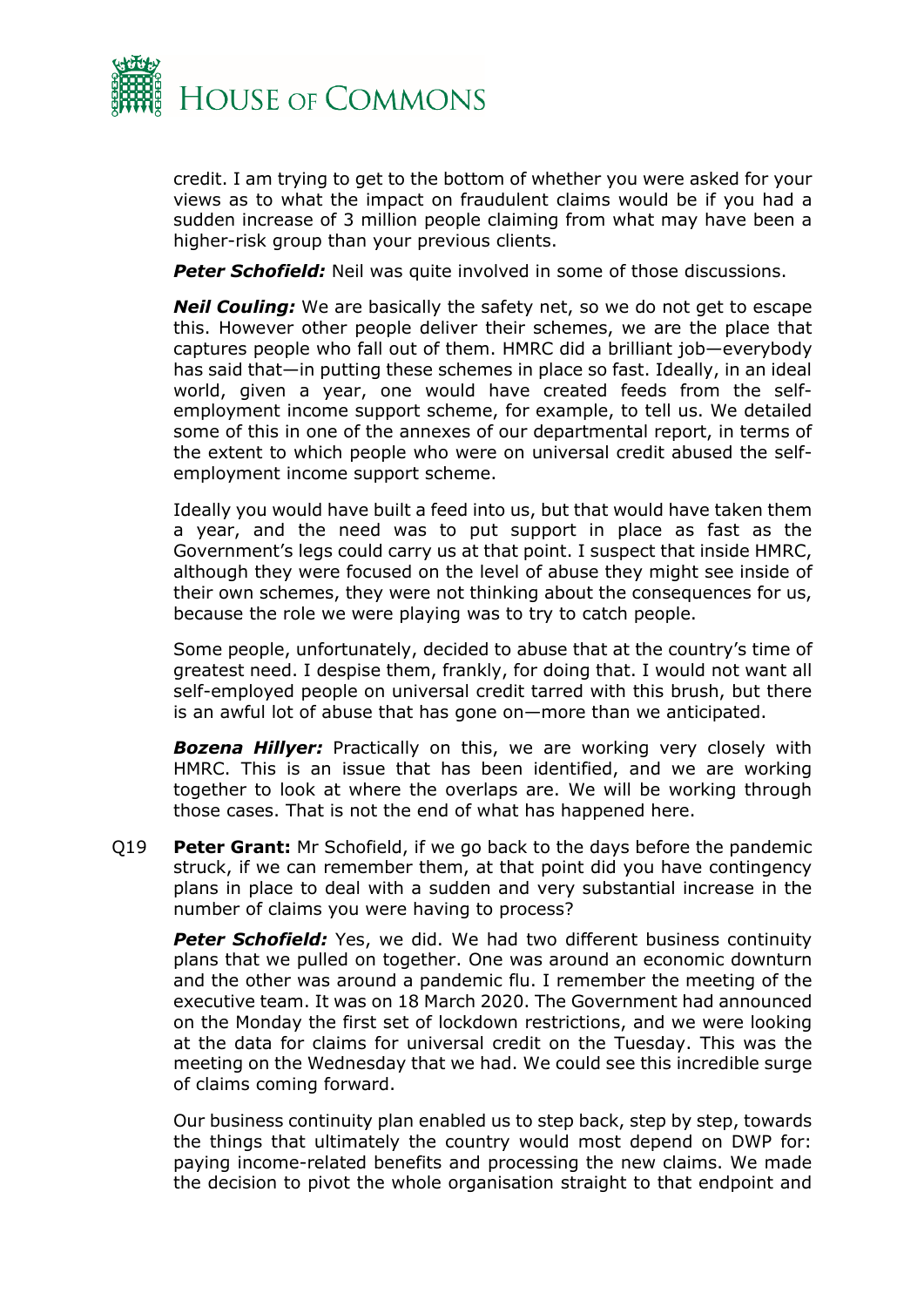

to be able to make the change so that we could make those payments, so we were ready for that.

In terms of the scale of what we had to deal with, just to remind you, Mr Grant, there were some days where we were getting 100,000 claims in a single day. We were getting huge amounts of telephony volumes coming through. We had to move to that endpoint, and it was a really good thing that we did. The result of that was we did redeploy many thousands of colleagues. We did redeploy our work.

**Chair:** I am not at all trying to diminish the hard work that went on, but that is old ground. What we are really concerned about is now how you are baking in the challenges of that and tackling them.

Q20 **Peter Grant:** Just to be clear, you described how quickly you moved once it was clear what decisions the Government were going to take. What I am trying to get at is this. Before we knew that Covid was coming in 2020, did you have something that said, "If we are faced with a likelihood of a huge increase in claims, this is how we are going to cope with it"? Did you have that level of contingency planning before we knew that Covid was coming in 2020?

**Peter Schofield:** It was our business continuity plan to deal with a big increase in payments. The thing that I do not think anyone could have predicted is the fact that the economy was effectively switched off within a few days, and the sudden surge. The business continuity plan had never envisaged us moving straight to the endpoint in one day, but we did. The result of that is that we managed the flow coming in and we kept our payment timing up above 90% throughout most of that period.

*Neil Couling:* In the 2008 recession, claims trebled, so imagine a line going up at 45°. Our plans for a recession were based on that kind of growth, or a bit higher than that. What we saw was a vertical curve. We saw the fastest ever.

Twinned with that, we lost half our staff because we had to send them home from offices, so we had to bring them back online, which is why we were mobilising the whole Department. Everybody who had a piece of kit that you could work remotely with did some processing of benefit claims. Every John Paul Marks did some, did he not? That was our primary aim, and that is how we mobilised, but we did not envisage losing half the network in a second, basically, which is what happened.

**Peter Grant:** I do not know the individual you referred to, but we will need to check to see if they are senior enough to be named in public session. I know that directors and perm secs get their names bandied about in public all the time.

*Neil Couling:* Yes, he is a director general.

Q21 **Peter Grant:** Are there any lessons that you have learned that would change your approach if, heaven forbid, something happened—not a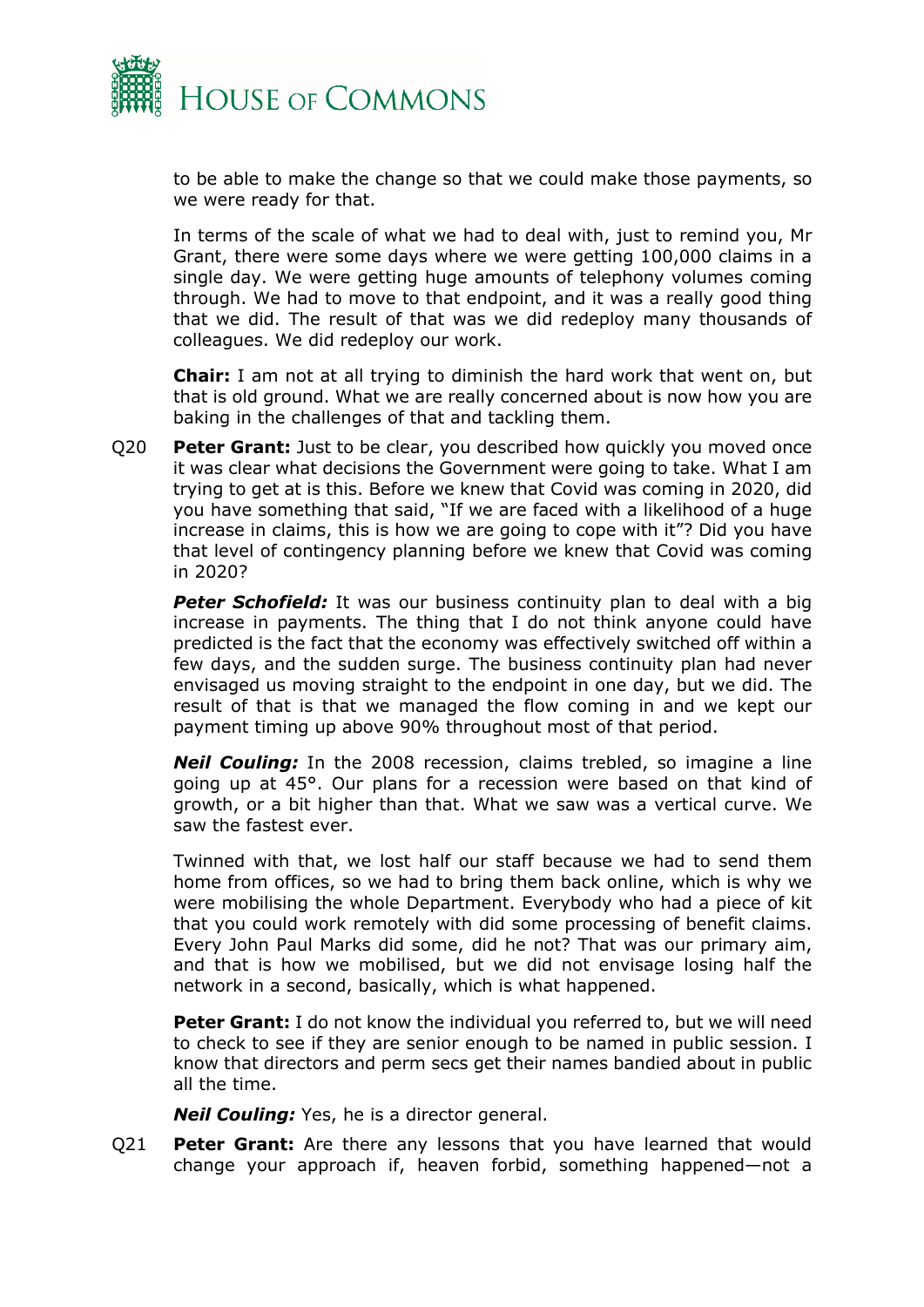

pandemic, but the next time we are faced with a sudden increase in claims, particularly in relation to the prevention and detection of fraud at an early stage? Are there things you would do differently next time from what you did last time?

**Neil Couling:** Yes; I will give you a couple of examples. One thing where we are better placed, but I wish we had got ourselves better placed beforehand, was in having kit that enabled people to work from home in the way that Neil has described. So many of our folk were required to socially distance early on, and many of our folk did not have the kit to take home to work from home. My digital colleagues did a heroic job in getting thousands of pieces of kit out to resolve that over a period of weeks, but if it happened again we would not be in that position. With hindsight, I wish that we had invested in that technology ahead of time, but there we go.

In terms of the fraud and error, the other thing I would say is around the ability to replicate checks that we currently do face to face, or we had been doing face to face—to do that online using different types of technology. For example, we talked before about the initial evidence interview being something that we could no longer do face to face. That is a key way of checking people's ID from documentation, and also things like seeing their tenancy agreement if they are in the private rented sector.

We initially replaced that in June last year with new biographical questions. We were asking sophisticated questions over the phone that we thought only the right individual could answer. Over a period of time we expanded the online ID verification system, Verify, and then our own one, Confirm Your Identity. We then added the ability to upload private rented sector tenancy agreements online, so we did not actually need to see people face to face. Our need for initial evidence interviews to check people's identity and some of that key documentation is now much lower than it was before. That frees up people in jobcentres to do other things that are helping people into work and finding jobs and filling those vacancies, as opposed to just checking people's ID for benefit claims.

Q22 **Peter Grant:** I have one final question, which is another hindsight one, I am afraid. The Committee has appreciated, as has the NAO, that the circumstances that we all find ourselves in meant that, for the benefits service, for example, we had to accept a shift towards a higher risk of fraud in order to make sure that people did not lose out. The priority moved more towards getting the payments out, rather than making sure that the payments were legitimate. You said earlier that you set that balance for what you thought was right at the time. Do you feel with hindsight that you got the right balance between making sure that people did not go without while still minimising the level of fraud? We are seeing nods from two of the three witnesses.

*Neil Couling:* I am proud of the extent to which we paid people and helped them stay at home.

Q23 **Chair:** Is there anything you would do differently now that you look back—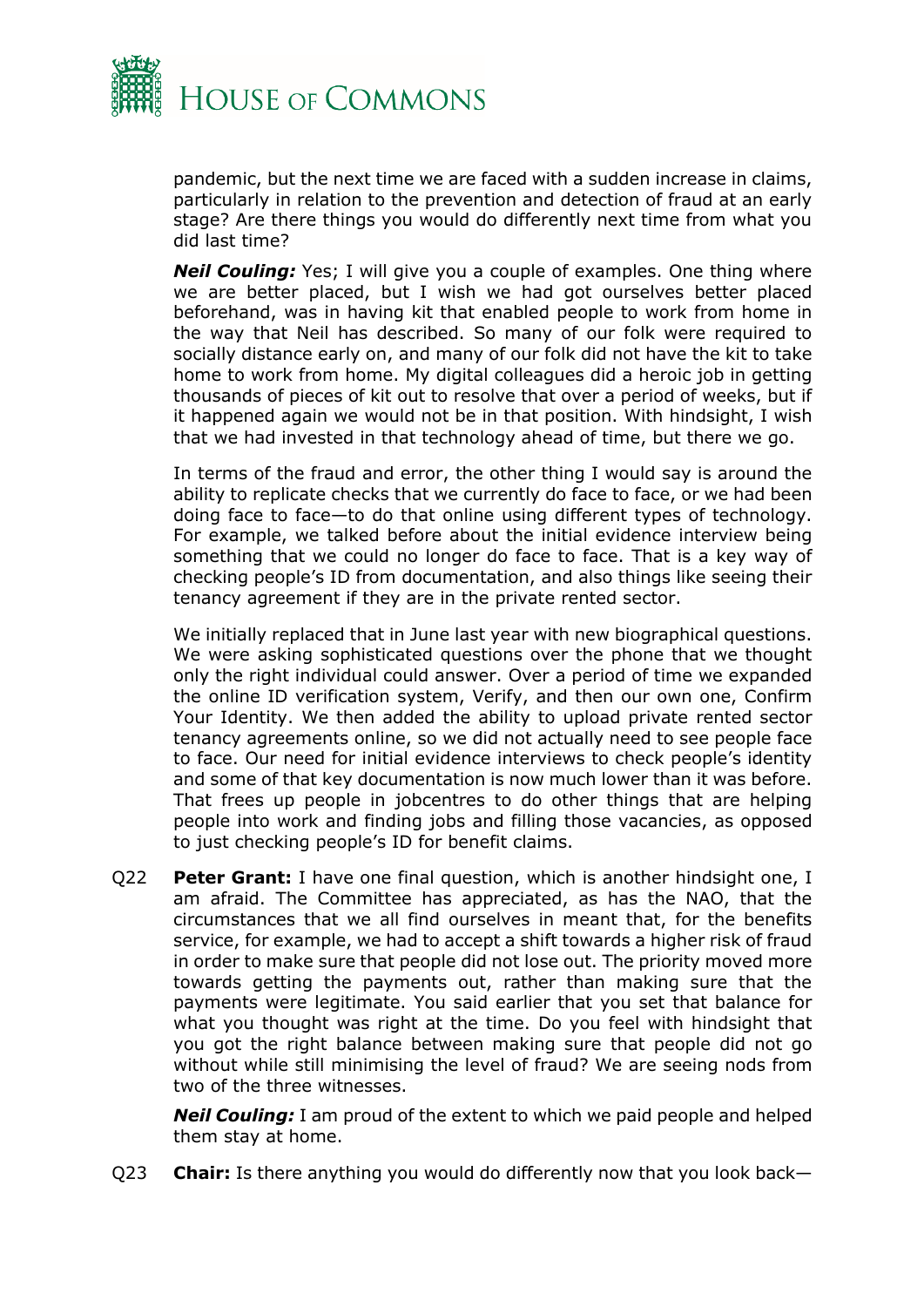

a particular risk control you would have left on that you took off?

*Neil Couling:* Yes, there is one around child benefit checking that I would not have taken off, if I had the time. I was trying to basically remove what we call payment blockers. They are things that a human has to do to intervene on a case. You would check the child things. With hindsight, we could have coped with that and still got over 90% of the claims paid and all the advances out. We did not know at the time. Remember that when we were making these decisions, the claims were still going up in front of us, so hindsight is a beautiful 20/20 look.

Q24 **Chair:** It is important for planning for the next time.

*Neil Couling:* Yes. I do not think we will see a spike like that again, but if we did, I know now which controls I would not have and which I would. I am not going to share those with you in open court, because that would just be a gift to the fraudsters. The child benefit one is one I would not switch off again.

**Peter Schofield:** To be fair, we did switch that one back on quite quickly in May.

Q25 **Mr Holden:** I know that Mr Timms will be looking in a little more detail at the early days of the pandemic. I just wanted to ask you a couple of quick questions around paragraph 40 in the NAO Report, talking about the redeployment of compliance staff. I can quite understand that, as Mr Grant said. You are asking for an extra 3,000 staff now to help the additional management of fraud and error, from paragraph 10 in the report. You are looking at £8.3 billion of fraud and error. That is around £3 million a person. Is that anywhere near realistic to tackle these massive numbers you are looking at? The percentages are pretty staggering compared to what the banks expect to get in fraud, which is fractions of a percent. The retail sector gets 1.5% from internal employee theft as well as shoplifting. You are running at multiples of that. Are you asking for enough to try to deal with these issues?

**Peter Schofield:** There are two parts to your question. Did you want to ask about the redeployment of compliance staff?

Q26 **Mr Holden:** Yes. Are they coming back now, those who were redeployed to the front line?

**Peter Schofield:** Yes, they are all back. They are in Bozena's team. In terms of the background to this, when we talk about compliance staff, we are talking about people across Bozena's division. That includes debt as well. Between April and June last year, we switched off debt collection and debt recovery. We were not processing new debt referrals. That freed up a lot of folk to move from the debt teams into processing claims. That is at the heart of that. The people who were doing the hard work in terms of chasing down fraudsters stayed in place, but we moved people off the debt management.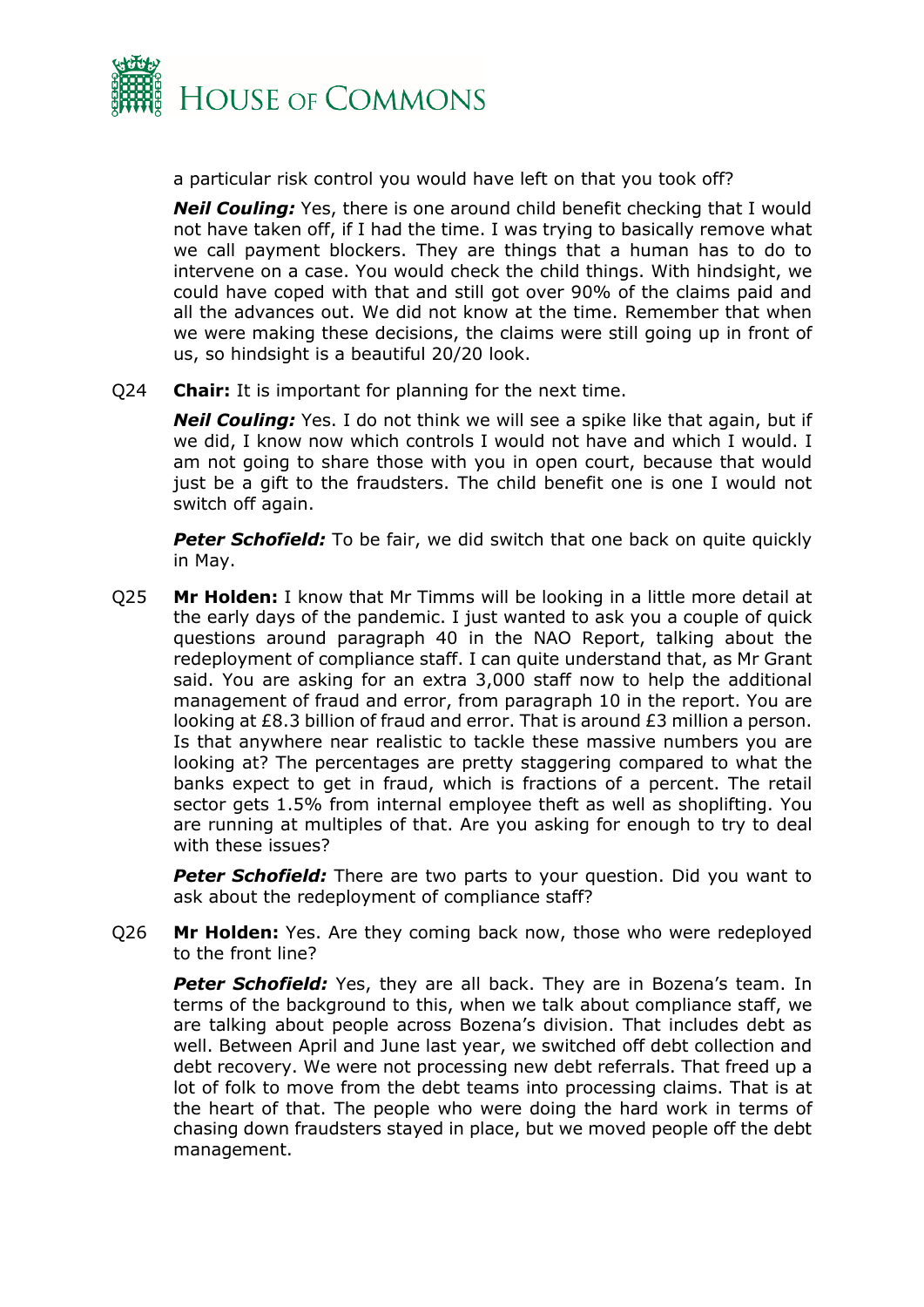

Q27 **Mr Holden:** I understand. They are now back doing that debt.

**Peter Schofield:** Yes. We are recruiting an additional 300 folk into debt.

Q28 **Mr Holden:** What are the additional 3,000 staff you are looking for there to tackle?

*Bozena Hillyer:* I will have an additional 3,015 by the end of this year. We are currently recruiting those kind of extra people.

Q29 **Mr Holden:** Are they there on the debt management side? How many of those 3,000 are there to tackle fraud?

*Bozena Hillyer:* It is going right across the piece. There will be about 300 that are going on to debt. The rest will be doing different types of work that we do in counter-fraud and compliance. We have a whole range of interventions, from very simple paper-based stuff and compliance interviews by phone, through to full-blown investigations and then on to the criminal activity around serious organised crime. They are going right across the piece.

On serious organised crime, for example, we are actually doubling the number of people working in what is now called the economic and serious organised crime team, because we pulled together the economic crime guys with the serious organised crime team. They were working together virtually through the pandemic, and that has worked so well that we have built the new team. That is doubling, and also we have doubled the number of people in the integrated risk and intelligence service.

To come back to answer your question, which I think is really around whether it is enough, in one sense, of course, you could carry on adding people, could you not? Our strategy in terms of reducing fraud, error and debt is about prevention. It is prevent first, then it is detect and then it is correct and collect. But, as I always say, it is done with compassion, because, however they ended up there, it is a difficult place to be. When we are concentrating on what we are doing, it is about looking at doing things in smarter ways. It is not just about the number of people. It is about using data-matching and technology. It is about building transaction-risking, which I know I was talking about when I was here last year. It is about using the people we have in smarter ways in order to be able to tackle the fraud and error that we have.

Q30 **Mr Holden:** I get that this is not all about people. A lot of this is about technology as well, and I know that you are doing a lot of work in that area. I just wanted to ask, on the overall fraud figure, what percentage is is overpayments and what is underpayments?

**Peter Schofield:** The overpayments number is 3.9%, and underpayments is 1.2%.

Q31 **Mr Holden:** If you assume that the underpayments is an error and that would be perhaps reflected on the flipside of that as an error as well, then you know that there is another 2.5% of that that is fraud. Is that a fair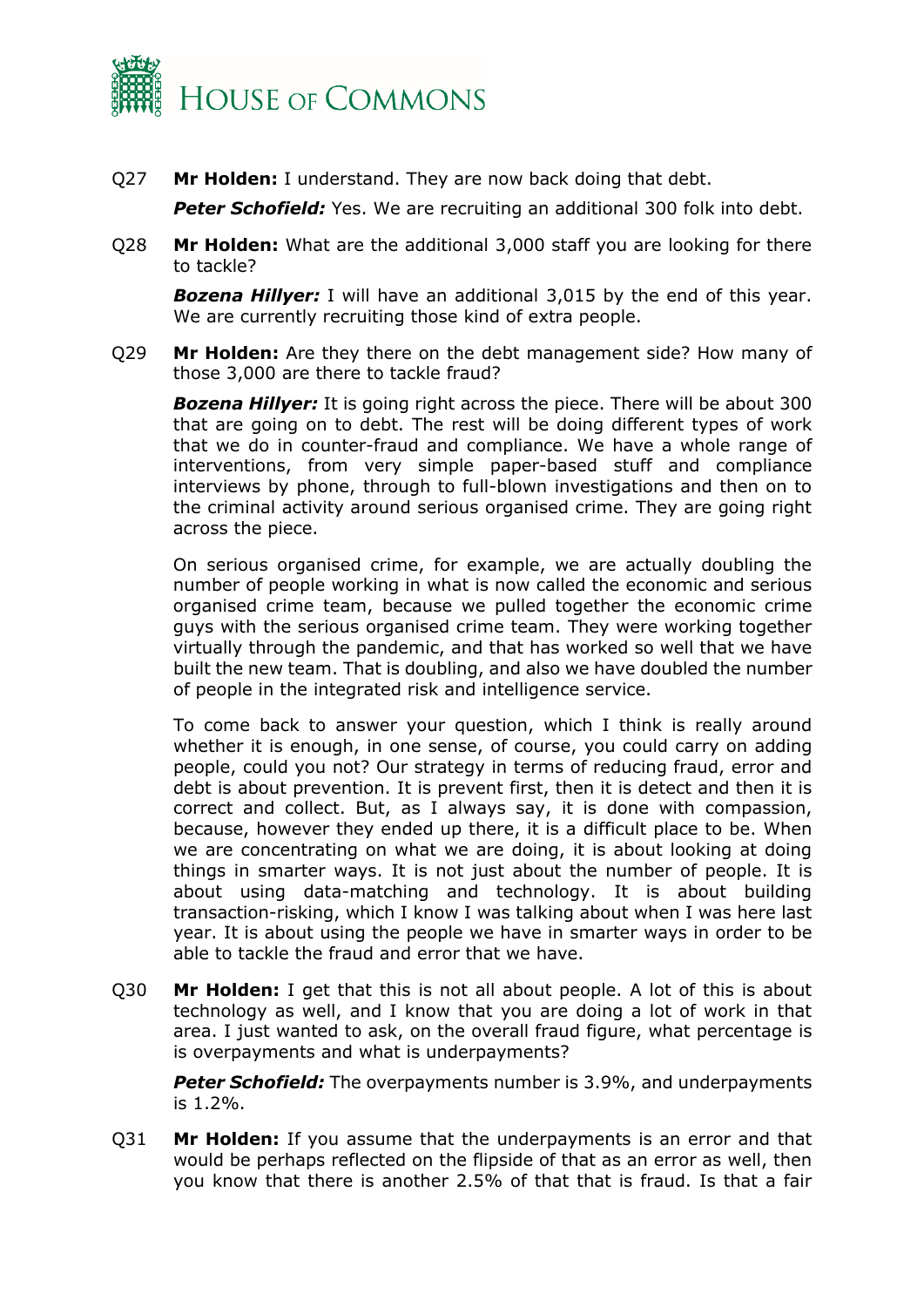

estimation?

*Bozena Hillyer:* Yes, 3.9% fraud and error. Yes, that is how it is split up.

*Neil Couling:* It is the total departmental expenditure.

Q32 **Mr Holden:** That means you know that there is a significant quantity of that on the upside. If you are underpaying someone, that is not fraud, but if you are overpaying them then it is potentially either fraud or an error. You are assuming that there is probably the same amount of error on the upside overpaying as there would be on the downside in error.

*Peter Schofield:* We have the official error numbers for both underpayments and overpayments.

Q33 **Mr Holden:** They are similar on both sides.

*Bozena Hillyer:* It is 0.9% and 0.4%, or something like that.

*Neil Couling:* 1.2% of benefit expenditure was underpaid last year, and 3.9% was overpaid. That is all DWP benefits.

*Peter Schofield:* We want the official error numbers for underpayments and overpayments.

*Bozena Hillyer:* The official error went down, from memory. I think it was about 0.9%. We will check the numbers and come back to you. Payment error went up slightly last year.

Q34 **Mr Holden:** I understand that, but what I am trying to say is that there is at least twice as much error on the upside that is not error but fraud. You have 3,000 people coming in, and 300 of them are for your debt case backlog. You are looking at over £3 million a person. Is this enough? If this was a public limited company, this sort of level of error would be unacceptable. The level of fraud would be totally unacceptable. How is it the case that we are at such a high level? Even to look at 6.5% as an acceptable error with such a massive budget seems pretty incredible. It is not like someone is walking into a shop and trying to pick something up. They have to go through a serious process. Equally, it is not like HMRC. HMRC is collecting money from somebody; it is not giving it out to people.

The numbers you are looking at just seem incredibly high. I get the difficulties of the pandemic—I think we all do—but I am just worried, the more I look at the numbers that you are looking at in terms of your compliance staff and the amount of money going out of the door. Do you need more resources in this area? What cross-Government working would be more helpful?

**Peter Schofield:** It goes back to what we were saying earlier about the enablements we need to enable us to tackle fraud and error. It is a combination of different things. It is a combination of resource, so it is about having enough people. As I say, we have recruited an additional 3,000 this year. We talked earlier about what the spending review bid might be. Mr Holden, you might be making my spending review bid for me.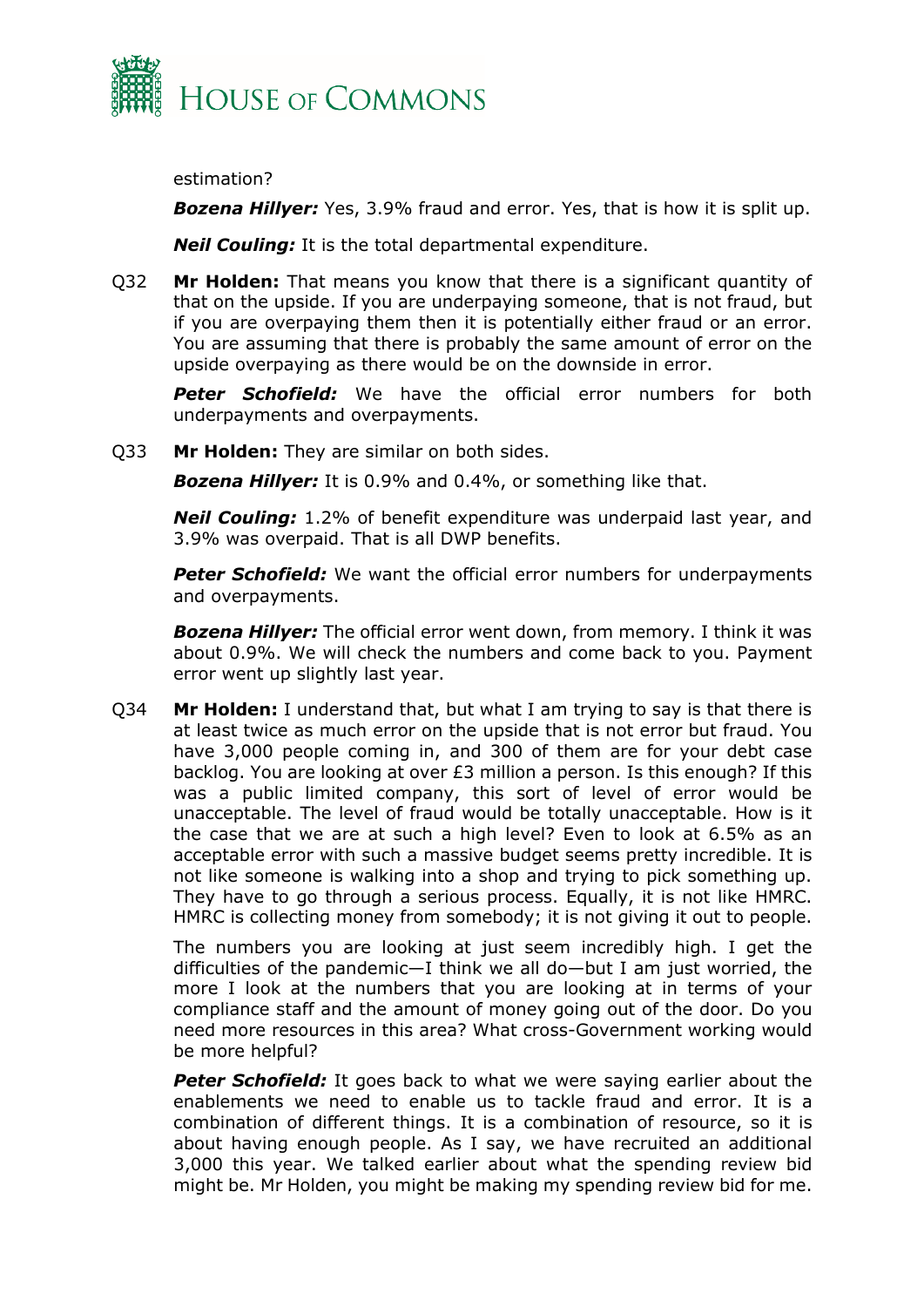

There is a good case for investing in fraud and error, given the scale of what we are talking about.

It is also about having the other types of data to enable us to prevent fraud. That is about investment in systems and then accessing some of the data that we do not currently have access to. That is about the legislation. It all comes together into a plan, which is a good plan, because there is a lot to go after here. I agree with you. We are not complacent here about the scale of the challenge that we have to tackle and our commitment to tackling it. This is becoming more and more sophisticated in many different ways, and we need to raise our game to address that.

Q35 **Mr Holden:** I remain slightly unconvinced by your burning desire to really drive down. Looking at the UC numbers, Mr Couling, of 14.5% overpayments, 12.8% is claimant fraud, 0.9% is claimant error and 0.9% is official error. You would expect those official and claimant errors to be not dissimilar. That is a massive amount of money. I just do not understand how in anything else at this level, billions of pounds would ever be acceptable.

I hear some good noises from you, but my constituents see benefit fraud as not only stealing from the general taxpayer who is paying in, but stealing from people in really difficult circumstances who actually need that money.

You are looking at £6.3 billion of fraud here, plus the error money. It just seems that with 3,000 extra people, of whom 2,700 maximum are going to be in this, you are looking at millions of pounds per individual, per year of fraud. If this level of theft was happening on the high street, you would be asking for tens of thousands of extra police officers. It seems to be acceptable that the level of millions of pounds per individual is going out the door.

*Neil Couling:* It is not acceptable. I am as appalled as you are at this theft that is going on. The perpetrators here are stealing from their fellow citizens. I absolutely agree with you. If the answer was just to draft in tens of thousands of people, then Peter's predecessors would have done that. The answer lies, ultimately, in getting the data and information that allows you to stop this, and then having enough of the people who work for Bozena in terms of making interventions with the claimants and with the caseload.

You will see that one of the things we have done following the pandemic is to tag every case where we released the controls—the things I was talking to Mr Grant about—and we have gone back and looked at that. That gives you a bit of a flavour of what we need to do in digging out the fraud that we have in the system now. Unfortunately, it does not appear. A case does not flick up and say, "I am fraudulent". We have to do work.

Q36 **Mr Holden:** I understand that, which is why I am asking you about resources. There is one final question from me. You are going to have roughly an extra 2,700 people in, looking at the fraud element of it, across the different areas. How much per head do you expect to see cut from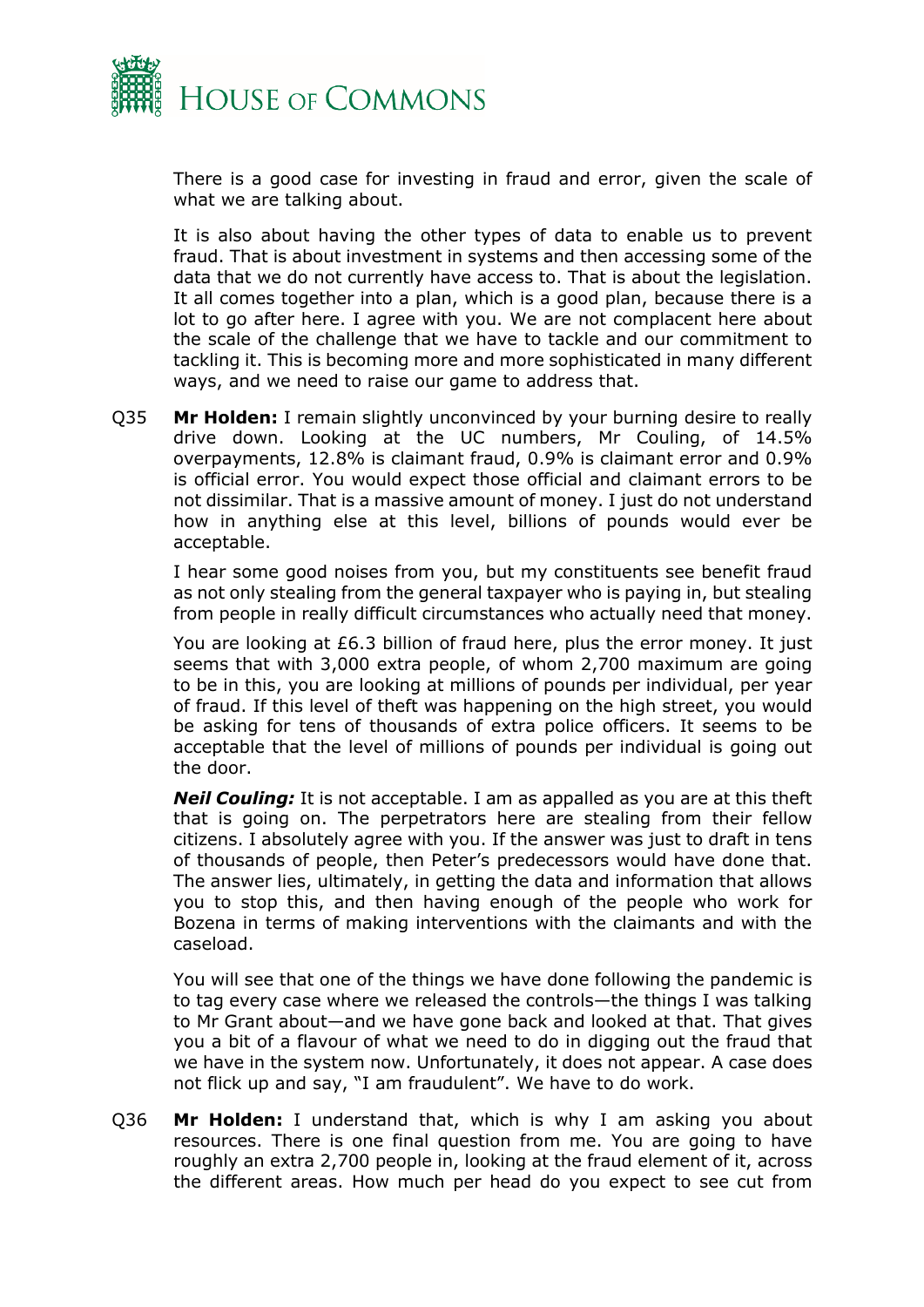

fraud this year, for those extra people?

**Peter Schofield:** What we have talked about in the annual report and accounts is the money that has been raised by the 1,500 folk that we have had working through the retro action. That comes to around £400 million in total from the retro action. That is 1,500 people working over a six-month period. That is one example.

How much difference does it make in this year? I do not expect the overall level of overpayments to go down this year from 3.9% last year to 3.9% this year. There are two reasons for that. One is to do with the fact that many of the easements have still been in place. For example, the minimum income floor is only being reintroduced as of now. The second thing is the timing of the survey that we do to produce the statistics for next May. For the statistics that we will be publishing next May, which will be attributed to the financial year 2021-22, the survey was being carried out between January and November this year. It is just the timing you need to do in order for it to then go through the—

Q37 **Mr Holden:** I understand, so 1,500 people and £400 million in six months. You are getting 3,000 people. Is that going to be £800 million in six months, so £1.6 billion in a year?

*Bozena Hillyer:* When you are talking about the statistics, you are looking at a snapshot across the claims at one particular point in time. When you are looking at what we are doing in my directorate, and indeed working with others across the piece, we are either trying to prevent it or we are trying to detect and then do something about it. In terms of my business plan, I am looking to save about  $E1$  billion this year, in terms of AME, with the people that I have.

Peter is right, though; we then need to understand how that translates into what we are going to see in the overall numbers. The sampling for next year's numbers has already happened and is being done now, so we are unlikely to see an impact from the things that we are doing this year in those numbers.

**Peter Schofield:** I think Mr Holden is asking a question about the business case, which is the point. When we make these investments in people and in systems, are we delivering a return?

**Mr Holden:** The Treasury normally says two for one. In six months, £266,000 each from these 1,500 people is very good; that is more than two to one.

**Chair:** Mr Holden is tempting you to offer something up for the spending review here. It is an open goal.

**Peter Schofield:** I am trying to hold myself back from telling you about my spending review bid. I would love to be able to tell you all about the spending review bid.

Q38 **Chair:** Some of the calculation is in the spending review bid, we would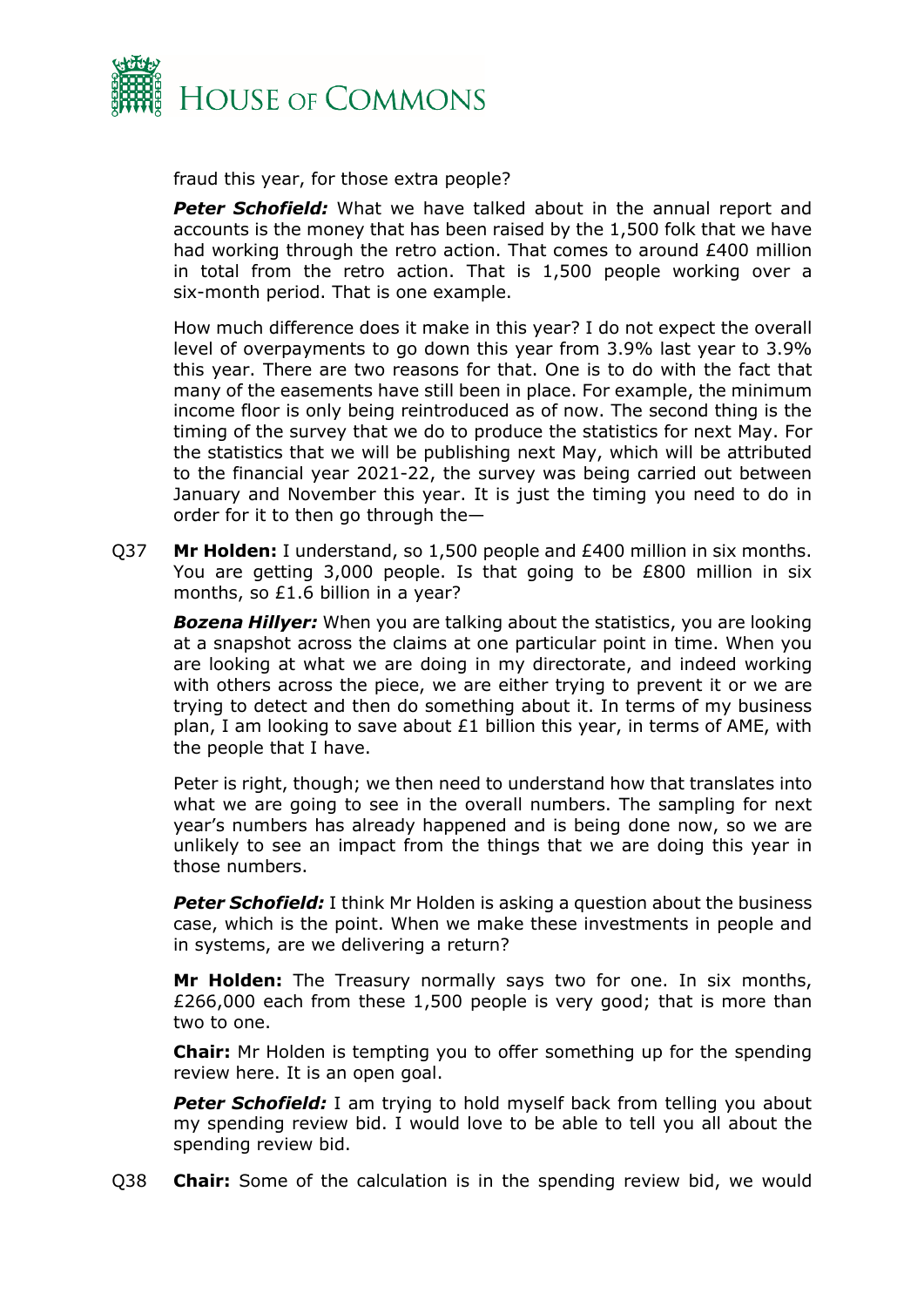

#### hope.

**Peter Schofield:** You can imagine that we can look back on the success of Bozena's interventions and build a business case. We can make a business case that is as compelling, if not more so, than the one you have just described, Mr Holden.

**Chair:** The Treasury Officer of Accounts is listening eagerly.

**Mr Holden:** We look forward to it.

Q39 **Stephen Timms:** On what you are doing about the problems that have arisen during the pandemic, you have started checking retrospectively the suspect universal credit claims made early in the pandemic. I think nearly a million of them were carrying on after January this year. How far have you got with that retrospective checking exercise?

**Peter Schofield:** It is pretty much done.

*Bozena Hillyer:* It is pretty much finished. We obviously looked at what were the riskiest cohorts, which is this million that you are talking about. That is pretty much finished, in terms of going through those claims.

Q40 **Stephen Timms:** What was the conclusion of that? What proportion of them turned out to be fraudulent?

*Bozena Hillyer:* Around 11%. In 11% of claims, there was something wrong, and we put it right.

*Neil Couling:* That is on the aspects that we were checking. We took off, as I mentioned, child benefit matching. That was one of the checks we went back and applied, and when we applied those three checks we found 11% had something wrong with the case. They were not accurate; that is probably the simplest way of putting it.

Q41 **Stephen Timms:** There were another 433,000 that had been discontinued by the time you started this retrospective exercise. Are you planning to review those as well?

**Peter Schofield:** This is a question about understanding the likely return and where to deploy resource. To be honest, it is something that we are looking at right now, comparing it with other pressures and other needs of people, as well as the likely returns. On the back of the work that Bozena described and that 11% hit rate, we are assessing whether it is then going to be worth deploying the people on that, or whether there are other backlogs that we need to be addressing across the Department.

Q42 **Stephen Timms:** Presumably you would expect a similar proportion to the 11%, I guess, for the ones that were discontinued as for the ones that carried on.

**Peter Schofield:** Yes. The difference, of course, is that when you have a claim that is already in payment, when you get into it and find a problem,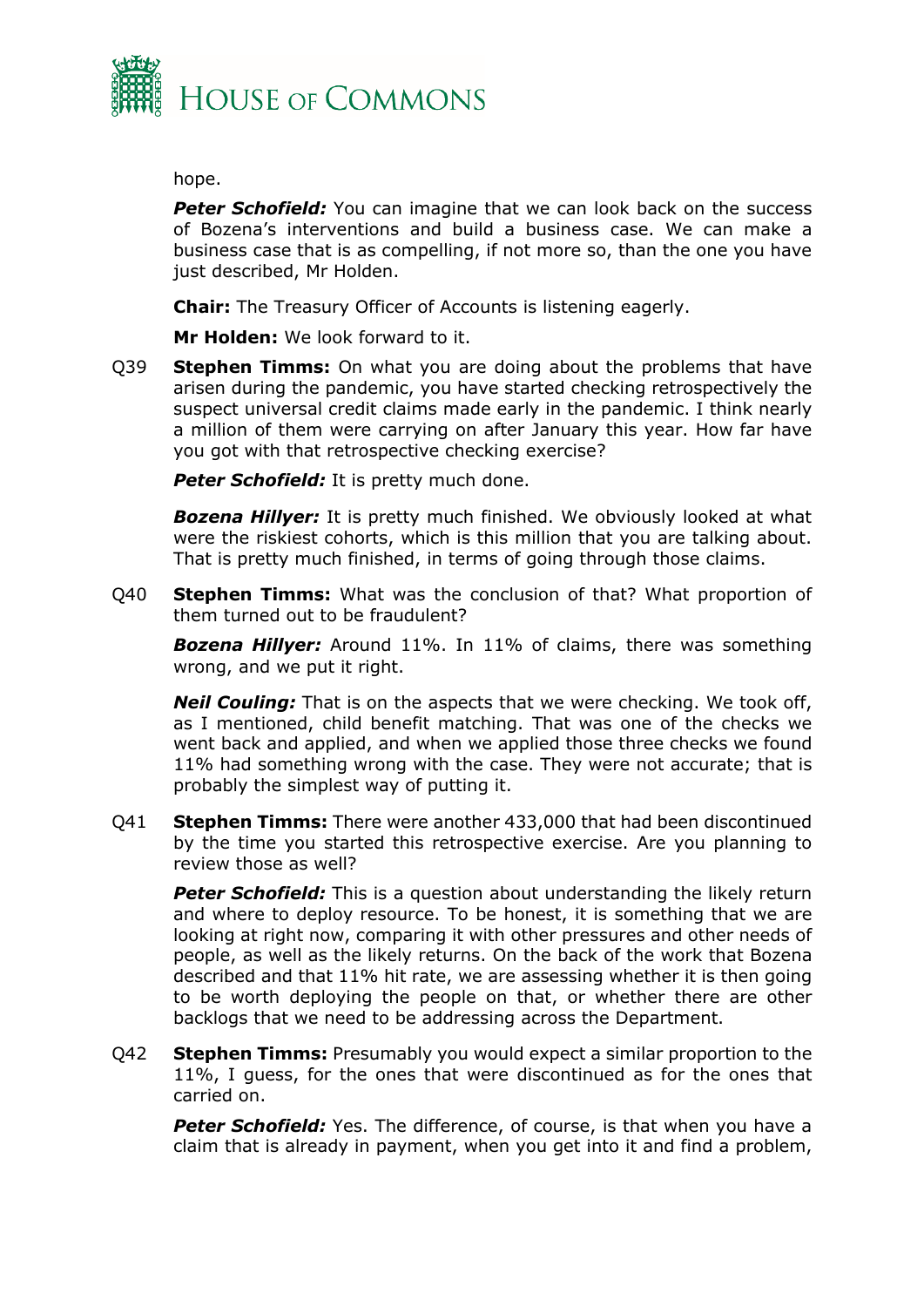

you not only solve a problem that you have had in the past but you are also avoiding payments in the future. It is a better investment case.

Q43 **Stephen Timms:** How much universal credit advance fraud do you think there has been since the beginning of the pandemic?

**Peter Schofield:** We have a number in the annual report and accounts, where we say we currently believe the percentage of high-risk universal credit advance payments is less than 1%, which is lower than the levels seen pre-Covid-19, and down from a peak of 9% at the start of the pandemic.

Q44 **Stephen Timms:** In terms of money lost, what does that come to?

*Peter Schofield:* We have included in the accounts impairment for benefit advances, which is towards the end of the annual report and accounts. We are impairing around £60 million over the course of the year. That is on page 284.

Q45 **Stephen Timms:** That is not included in the overall fraud figure, is it? It has always seemed slightly puzzling to me that that element of fraud is not in the overall figure. Should it not be included?

**Peter Schofield:** It is a good question, and it is one I know we have talked about before. The main point here is that when we develop our measurement of fraud and error in the system, we take claims in progress. We take a sample of those, and we look into those. In those cases, you are looking at the payment of the benefit that is being made, and any advance is not really included in that at all. The way we measure universal credit fraud and error does not enable us to look into advance fraud. We are looking at other ways of seeing whether we can find a different measure.

*Neil Couling:* You cannot pick it up in the sample, basically. It is not there to find. If your concern is the hit-and-run kind of fraud, where people claim and then they do not pursue a universal credit claim later, you will never pick that up in the sampling exercise here.

Q46 **Stephen Timms:** It seems to me that it ought to be in the overall figure. There is an estimate there. Reducing the level of fraud and error was quite an important strand in the business case for universal credit, when in fact fraud and error has become much worse, rising to this record high level we are talking about this morning. How realistic is the ambition to get it down to 6.5% by 2027-28?

**Peter Schofield:** We set ourselves that as an ambition because we want to be driving the organisation and we want to be driving the universal credit teams to eliminate fraud and error. Over the roll-out of universal credit, we have demonstrated that where we have a control and a way of implementing it, we can see a big difference. I mentioned earlier RTI fraud and error. Fraud and error from the PAYE population as a result of incorrect earnings information was a significant portion of the legacy benefit situation; I do not have the number. It is now 0.1% of the numbers—of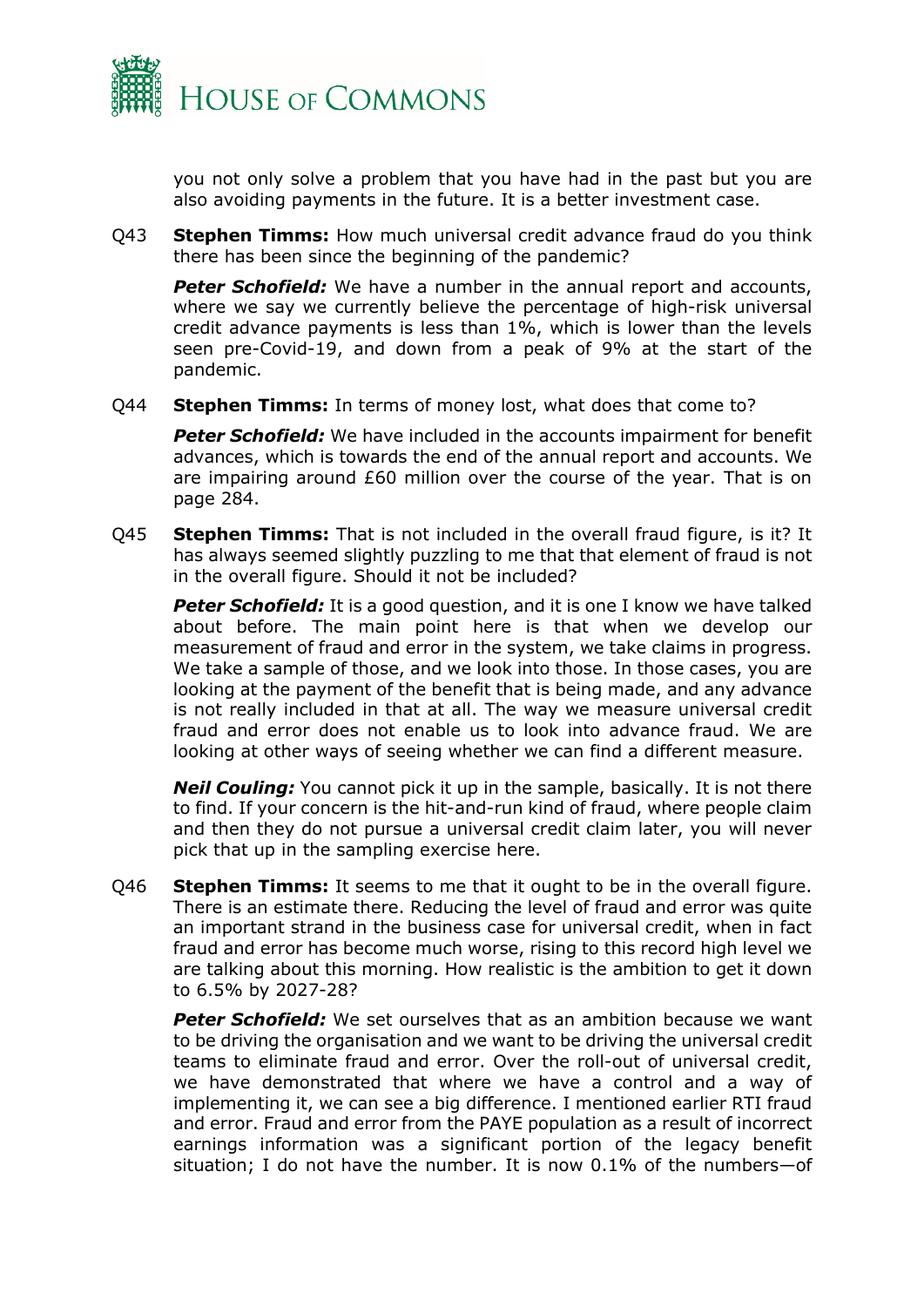

that 14.5%, only 0.1% is earnings incorrectness from the PAYE population. That is huge. That demonstrates that where you have a control, it can make a big difference. It is also around designing fraud out of the system. For example, childcare fraud—fraudulently recording your childcare costs has been a significant part of the legacy system. In our measurement of fraud and error in universal credit last year, it was zero. We did not find any of it in our sampling.

*Neil Couling:* That is actually technically wrong, Peter. It was 0.003%. It is 200 times lower than it is in tax credits. As you will know, Mr Timms, from your Committee's work, you are lobbying me and Ministers there to pay childcare in advance. That is why the fraud is going on there. We verify there. That identifies back to Mr Holden's question about whether the level of fraud and error is acceptable, and it is not, but the policy choices here will affect the nature of this. If Ministers were persuaded by the Work and Pensions Committee that childcare should be paid in advance, they will also have to accept that you would see a 200 times increase in the amount of childcare fraud.

Q47 **Stephen Timms:** I well understand the different pressures here, but 14.5% is way over anything that has ever been recorded in the system. I think the previous record was tax credits in their first year, which was less than 10%; at the time, rightly, we thought that was terrible, but we are half as much again on top on that now. I am just wondering whether it is realistic that you will get it down to the 6.5% level.

**Peter Schofield:** I would say two things to that, Mr Timms. One is going back to Neil's earlier point around the fact that there would appear to have been more fraud that was going undetected in the system than we had realised, whether that is in self-employed or in capital. Those statistics on capital that Neil gave earlier were quite stark. The saving from introducing capital controls is dwarfed by the amount of money we are losing by people apparently fraudulently not declaring their capital.

There is more to go at, which means that the benefit case for investing in those mitigations is even better. That is part of what I would say, and it goes back to the conversation this Committee is tempting me to have around the spending review bid.

The second thing is that I would just go back to the fact that we have shown that, where we have the ability to put a control in place, then we can address it very effectively, particularly on the prevent agenda.

Q48 **Stephen Timms:** How many people were wrongly asked to make repayments after somebody else fraudulently claimed a universal credit advance in their name? That was one of the issues that has arisen.

**Peter Schofield:** There is a number in the report, is there not? I think it was about 5,000.

*Bozena Hillyer:* No. I think it is a few hundred.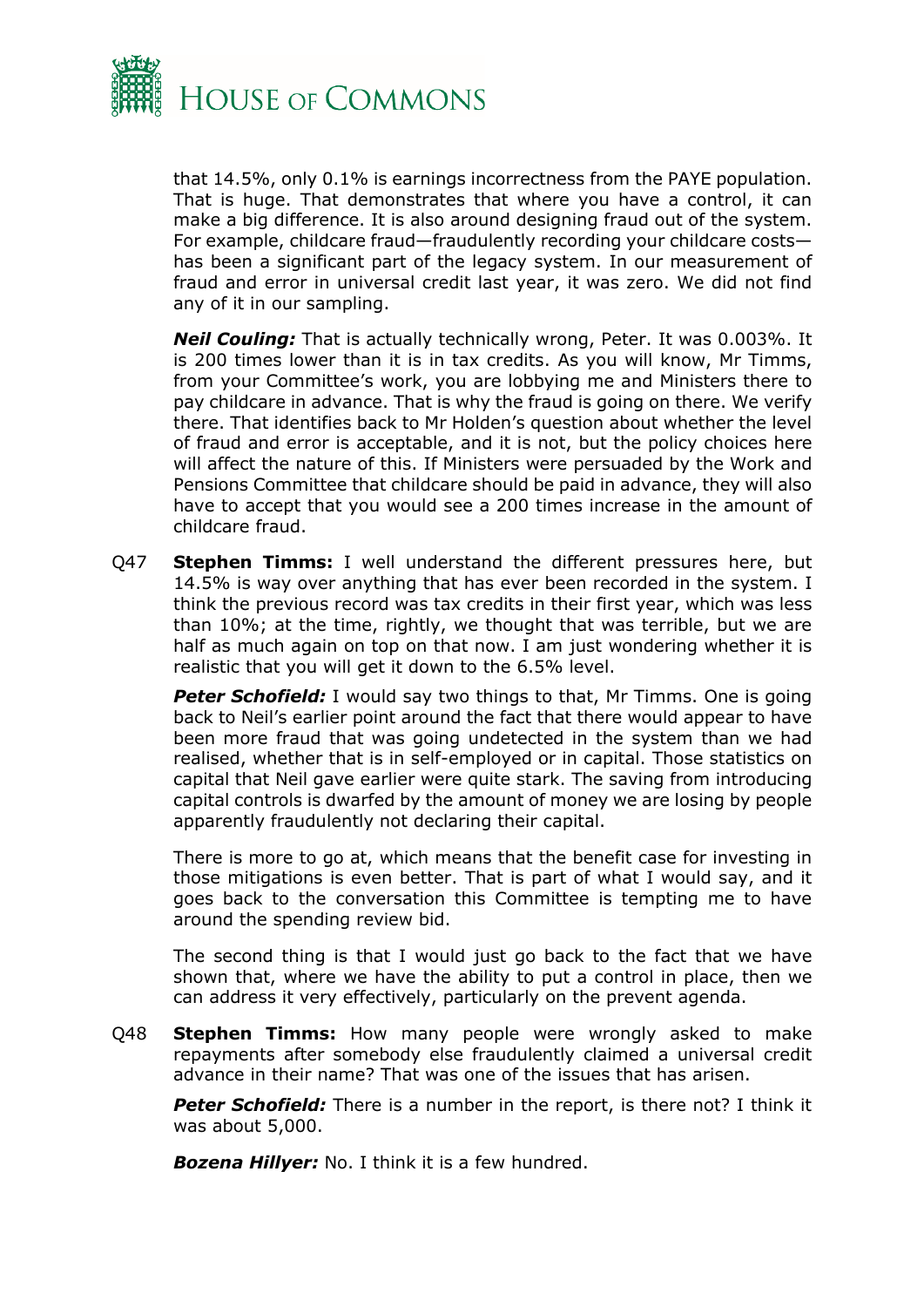

Q49 **Stephen Timms:** You mentioned the £68 million of fraudulent advance payments. The NAO tells us those were across 40,000 cases, most of which were advances. I think your estimate is that 4,000 people were wrongly asked to make repayments. You managed to reduce the number significantly from the potentially much larger number. What did you do to ensure that most victims were not wrongly asked to make repayments?

**Peter Schofield:** We have put in place a stolen ID team that has been up and running particularly since December last year. What we do now is that if there is any hint of someone getting in touch with us with any hint that they have been subject to a stolen ID, their case is automatically routed through to this team of experts who sit in Bozena's area. They have a service level agreement to resolve cases within 48 hours.

*Bozena Hillyer:* Yes. We will contact the customer within 48 hours. It is all completely linked to debt now. It is fair to say we have learned as we have gone along, because the big ID hijack attack was such an exceptional thing. We are now in a place where colleagues in debt know who has rung saying that they might have had their ID stolen, so we put a pause on it and do not take any action.

I am not saying that there is not one case that could get through, because we have an awful lot of people who are answering calls right across DWP in lots of different places, but we have the guidance, training and processes in place. We have the specialist team in place, and we have the processes in place in debt as well. Just to reassure you, if somebody has had their ID stolen, they do not have to repay that money, and we will sort it out and make sure that it—

Q50 **Stephen Timms:** I think you accept that, in the pandemic, quite a lot of people—a few thousand people—were in that position. For one of my constituents, the first he knew about this was when his monthly paycheque was £250 less than normal. It took about a year for it all to be sorted out. It was quite a desperate plight for that year.

**Bozena Hillyer:** It is very difficult, and I can absolutely empathise with how difficult that must feel for the individuals. That is one of the sad consequences of the really bad people who actually set out to defraud us in this way. To be honest, they do not care that there is all this consequential damage.

Peter is right. We are now in a place where we have put in all the processes. Every time we get a case, we look at it and see what we can learn from it and what else we need to do to make sure that nobody else gets put in this really invidious and very difficult position.

Q51 **Peter Grant:** Just to follow up on that, you have described what happens if the claimant tells you something is wrong here. How confident are you that there is not a significant number of claimants who are possibly just so distraught at the whole thing that it never occurs to them that somebody else has stolen their ID? Are there any proactive checks that you can take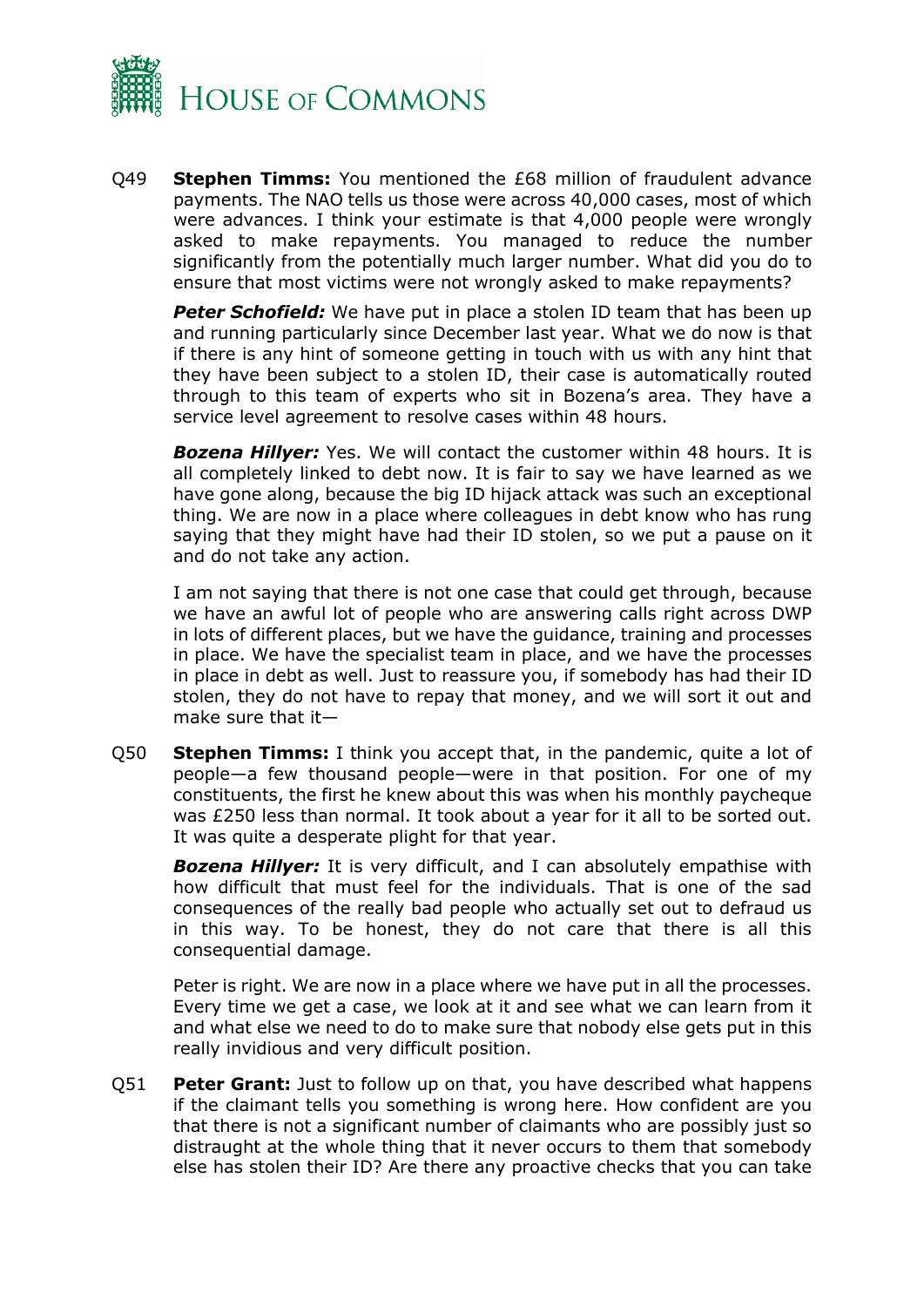

to at least broach the subject?

*Neil Couling:* I am expecting that Mr Timms's constituent was not a claimant. We do not know that the ID has been hijacked until the person contacts us. I suspect that what happened in that case is that, very late on in that process, the fraudster had nicked an address and we were writing to what we thought was the claimant's address and saying, "You need to pay us this money back", but he was never getting these letters. We would then have done an attachment of earnings order, because we knew we had employment data on him, and at that point, Mr Timms' constituent contacts us and says, "What is going on here? You are taking money off me. I have never been in contact with you".

As Peter was saying, this is why we have had to put in place processes that try to cope with different entry points to us in the story of this theft, and make sure that we quickly then do something about that. We do not know at the start that this is an identity hijack. In fact, some of the fraudsters will contact the helplines pretending that they are one of the people who have been there having their identities hacked.

Q52 **Peter Grant:** Do you make sure that everybody who is involved in this area of work understands how traumatic it can be for an innocent person to get a letter that contains even the slightest whiff of suspicion that they are a fraudster?

#### *Neil Couling:* Yes.

*Bozena Hillyer:* Yes, we absolutely do. We have put an awful lot of work into what we should say in the letters and how we should go about it, for precisely that reason. Neil is absolutely right: the vast majority of the ID hijacks are not or were not customers of DWP. That is why it is so difficult to say—because then we only have one bit of information about them, and most of the time you cannot identify definitively, although we have looked—who this person actually is.

It is the stark reality of where we are in terms of this kind of criminality and the way that it affects people. We think very carefully about how we deal with the people, and that is why we have this specialist team that can talk to the customers and make sure that we put things right.

Q53 **Stephen Timms:** We would all accept that something went badly wrong for 4,000 people during the pandemic. As Neil Couling rightly said, my constituent never got a letter. The first he knew about it was that his payslip for the month said that the money had gone to the DWP. He had never claimed benefit. It was a pretty shocking experience.

Finally, are we seeing any sign of increased universal credit demand as the various Covid schemes unwind? The furlough scheme is about to end. Are you seeing any sign of increased universal credit applications?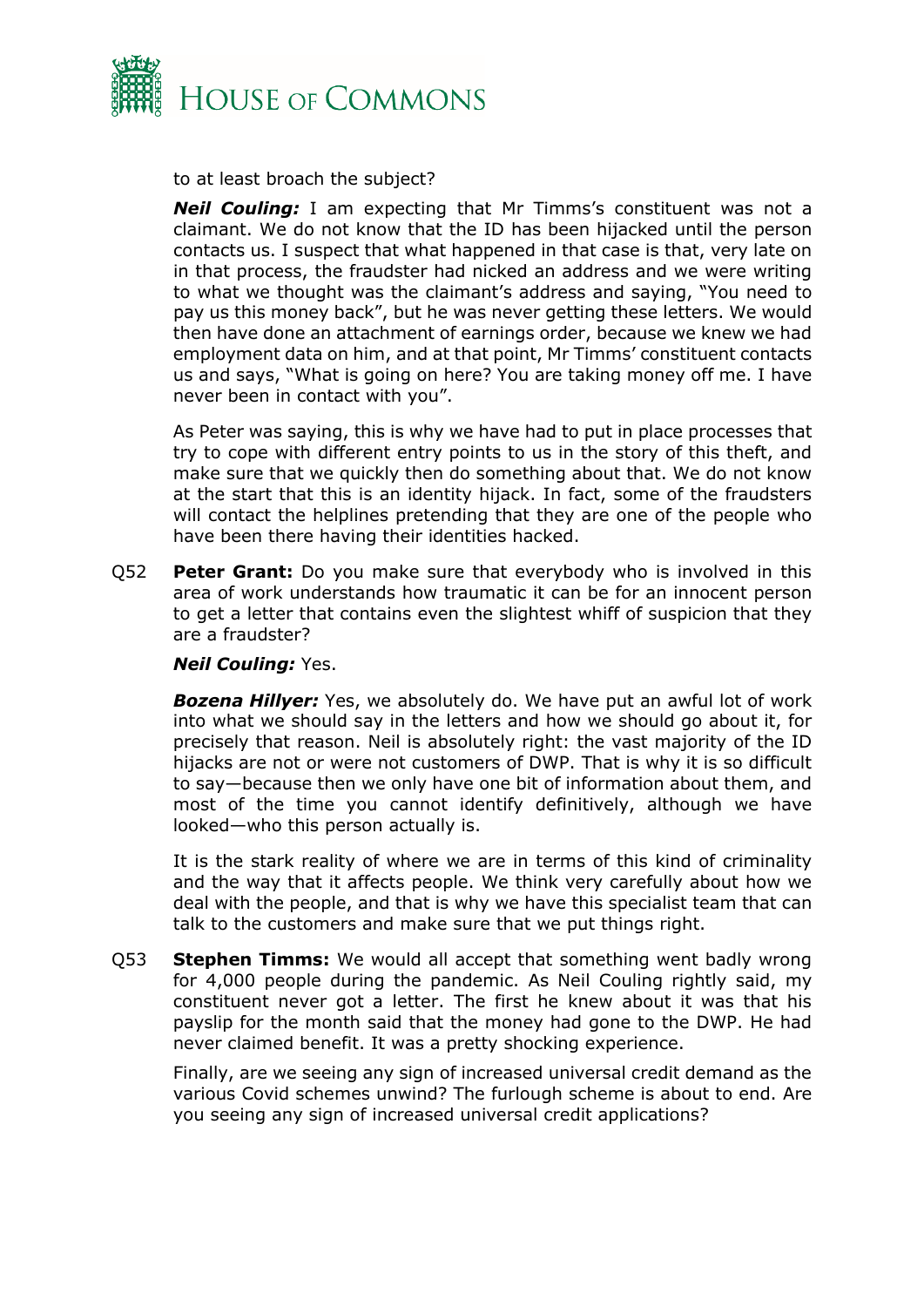

*Peter Schofield:* No. We look at declaration data on a weekly basis, and we compare it with this time last year and this time the year before. At the moment, we are seeing no increase in declaration rates.

Q54 **Stephen Timms:** When the furlough scheme ends in three weeks, or whatever it is, do you think there will then be an uptick?

**Peter Schofield:** This is a conversation we had a little bit in June, did we not, in the Public Accounts Committee? At the time, we were looking at the latest OBR data that suggested a peak in quarter 3 of 6.5% or so. We have seen unemployment come down again in the latest data, to 4.7%. We are seeing vacancy levels well above where they were pre-pandemic.

The labour market is dynamic at the moment. I am sure there will be people who need to make a claim to universal credit at the end of the furlough scheme, but we are absolutely focused on helping those people get into jobs quickly. I am imagining there are many people who are currently on furlough who will go back into employment really quite quickly, whether with their existing employer or with a new employer.

That said, it goes back to the questions from Mr Grant earlier around our own business continuity plans. We are ready, were there to be an increase in claims, but at the moment all of our focus is on getting people into work, as well as dealing with the backlogs and fraud and error. There is great work with the additional 13,500 work coaches in jobcentres all across the country.

*Neil Couling:* The redundancies data is one of the things I am watching, because you would think the tapering off of furlough would show in the redundancies data. For August, the redundancies data was almost at a record low, so it does not appear to be manifesting at the moment.

Q55 **Chair:** Was there a lag on that redundancy data, because people have to have notice? Is that when they are given notice?

*Neil Couling:* The limitation to it is that firms that employ under 20 people do not feature. Never put all your eggs in one basket.

**Chair:** That is most of the businesses in my constituency then.

*Peter Schofield:* There were a million people on furlough in firms employing fewer than 20. Neil is right. You have to look at that data with care, but it shows a trend.

**Chair:** We are keen to keep watching this data, as I am sure the DWP is.

*Neil Couling:* It looks like employers are hoarding labour still, supported by the state, in the way in which they did in the 2008-09 recession. Perhaps—I am hypothesising now—that is because of the skills shortages that are perceived across bits of the labour market, which is good news for employment.

Q56 **Craig Mackinlay:** I will sweep up a few areas, if I may. I have had to rejig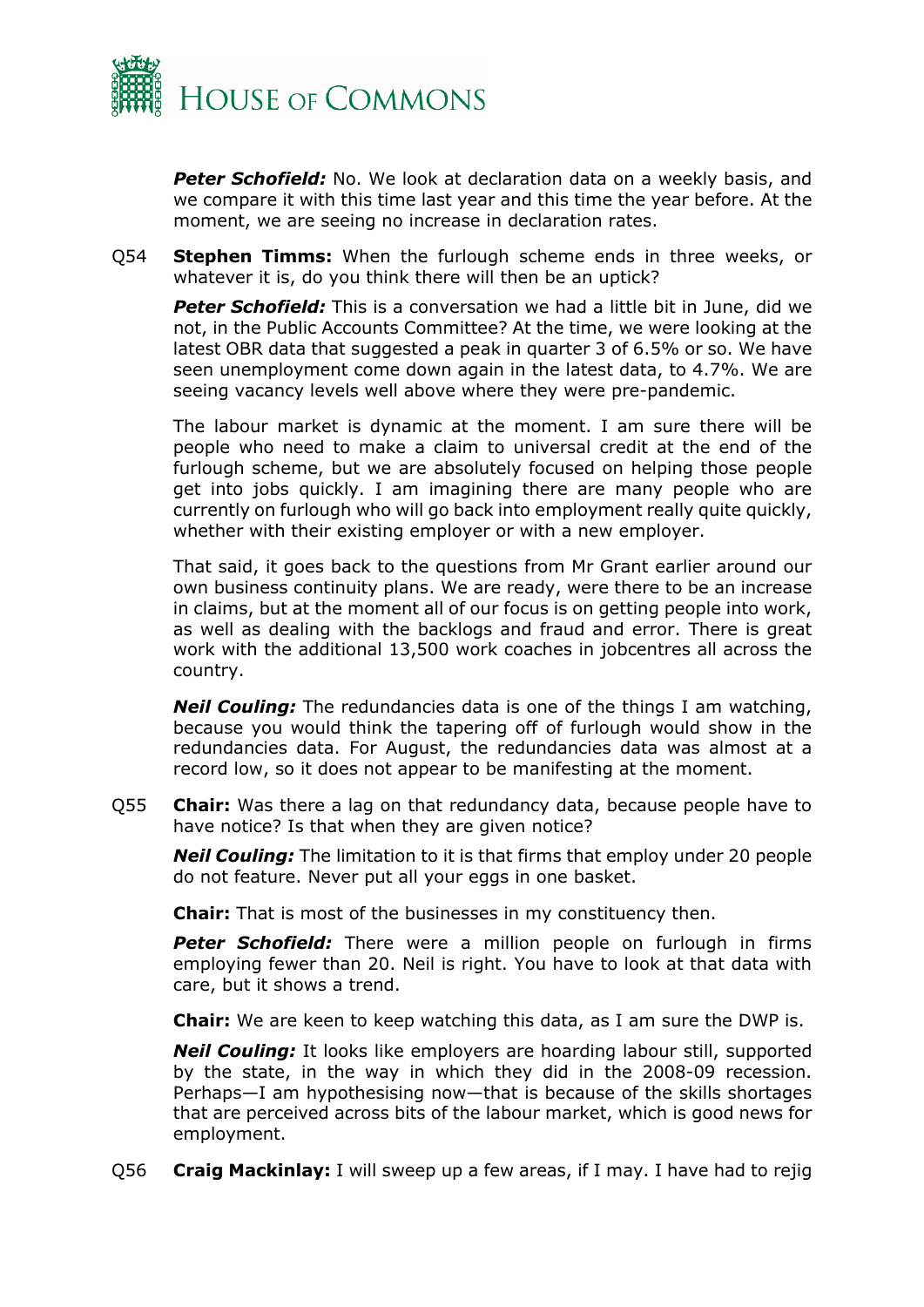

some of the figures within various of the reports. Out of £111 billion of benefits, about £17 billion goes through local authority and housing, and £38 billion is universal credit. Your error rate is £5.5 billion out of £38 billion. The rest of the balance that is left-£73 billion, or whatever it islooks like it is bearing an error or fraud rate of 3.8%. That shows up how truly bad the universal credit situation is.

Mr Schofield, you said you had very good confidence in the RTI system and that 0.1% are wrong for whatever reason. Do you think you are kidding yourself on that? I will give you a common example. With RTI, the employer populates the interface with HMRC every month with the payroll data, and that comes over to you. As long as that data is correct, you can do no more. Do you do anything to check, for that person in receipt of payroll, whether that is actually right?

I will give you an example. I am afraid you will have many situations where you might have a cash business—a restaurant, or one of those types of businesses—where you have a multitude of frauds going on. There is VAT fraud, where the sale is not rung up in the till. Because it is not rung up in the till, there is either corporation tax or sole trader income tax fraud. There are employees who receive a certain amount of proper payroll, PAYE, RTI, which you get, and they will possibly—probably more than likely—be getting cash payments to make up their salary to what they would expect to be paid. All of those employees who are on fraudulently low PAYE will be in receipt of universal credit. That is very common in this country. Who is responsible for finding those? It is you or HMRC? I can guess what you are going to say.

**Peter Schofield:** It is a combination of the two, is it not?

Q57 **Craig Mackinlay:** Would you have anybody looking at that, or would you be relying on HMRC to look into those examples, because of the multitude of other taxes that are probably being defrauded at the same time?

**Peter Schofield:** It is a classic case of the Government needing to work better together locally as well as nationally.

**Craig Mackinlay:** When you said 0.1%, that is of what you know, because you are assuming RTI is correct.

**Peter Schofield:** It is based on our surveys, and it is set out in the report. We take a sample of benefit claimants, universal credit claimants, and we look at their circumstances. We go through it with them. It is an in-depth process. Part of that is about correcting any—

Q58 **Craig Mackinlay:** They are not going to volunteer to you, "Oh, yes. Sorry, by the way, I only get £150 a week through PAYE".

**Peter Schofield:** Yes, but we are quite sophisticated in how we do this, what we investigate and the data that we look at. We look at their bank account details and other things as well. We would go into this quite thoroughly.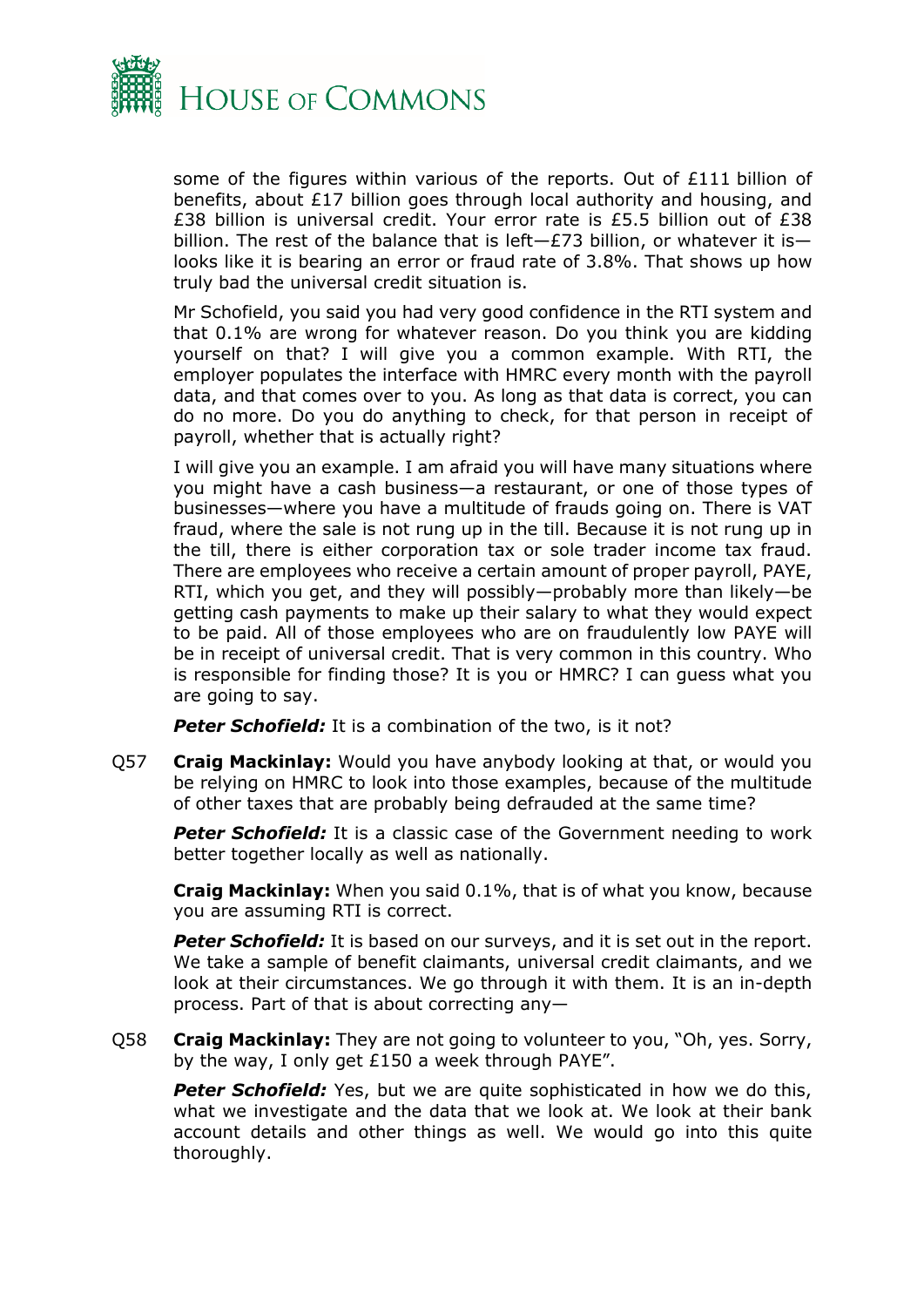

Q59 **Craig Mackinlay:** They are not going to bank the cash, are they? I do not think we are looking in the right places, if I am honest.

*Neil Couling:* There are two things. First of all, HMRC estimates that 98% of earnings are properly declared to RTI. We are working with them to try to increase that percentage, because that helps the accuracy of universal credit. In our statistics we also record, effectively, cash in hand, which is what you are talking about here. We reckon that around 1% of the UC fraud and error loss is through cash in hand, so one percentage point of the 14% is what we think we are seeing here.

**Craig Mackinlay:** To go back to Mr Schofield, your very bold statement of 0.1% is probably more like 1%.

*Neil Couling:* Yes, but it is 0.1% on what is effectively 98% of all the payments that we would receive. That is a marked difference to, for example, jobseeker's allowance, which was around 3%. Tax credits themselves benefit from the RTI data too. It is a big improvement, and we were giving it as an example of where data can do a lot of the heavy lifting here for you. Mr Holden is rightly asking: how many more people do you need? Having more people is very helpful, but we also need the data here to help us drive some of the fraud out.

There will always be some cash in hand whilst we have cash in the economy, but we work with our colleagues in HMRC to try to reduce that to the absolute minimum possible.

Q60 **Craig Mackinlay:** While you are in the chair, Mr Couling, you used a very bold word, and I am glad you used it. You said there is abuse in the self-employment application system. What is going wrong? What are people doing? Is it error, or is it out-and-out fraud? What are they doing wrong?

*Neil Couling:* They are not declaring to us what they are earning from self-employment.

Q61 **Craig Mackinlay:** That is a "cash business not declaring it all" type of dishonesty.

*Neil Couling:* It is fraud. It is understating their income.

**Craig Mackinlay:** The removal of the floor during this period has been very unhelpful to that.

*Neil Couling:* Yes. We have also not been applying the gainful self-employment test. We would engage with the self-employed in a way in which they do not in tax credits now, and that control went. That is what we are reintroducing.

Q62 **Chair:** When you say "engage", do you mean face to face?

*Neil Couling:* Yes, engage with them, because we require people to produce earnings information to us monthly, because universal credit is monthly.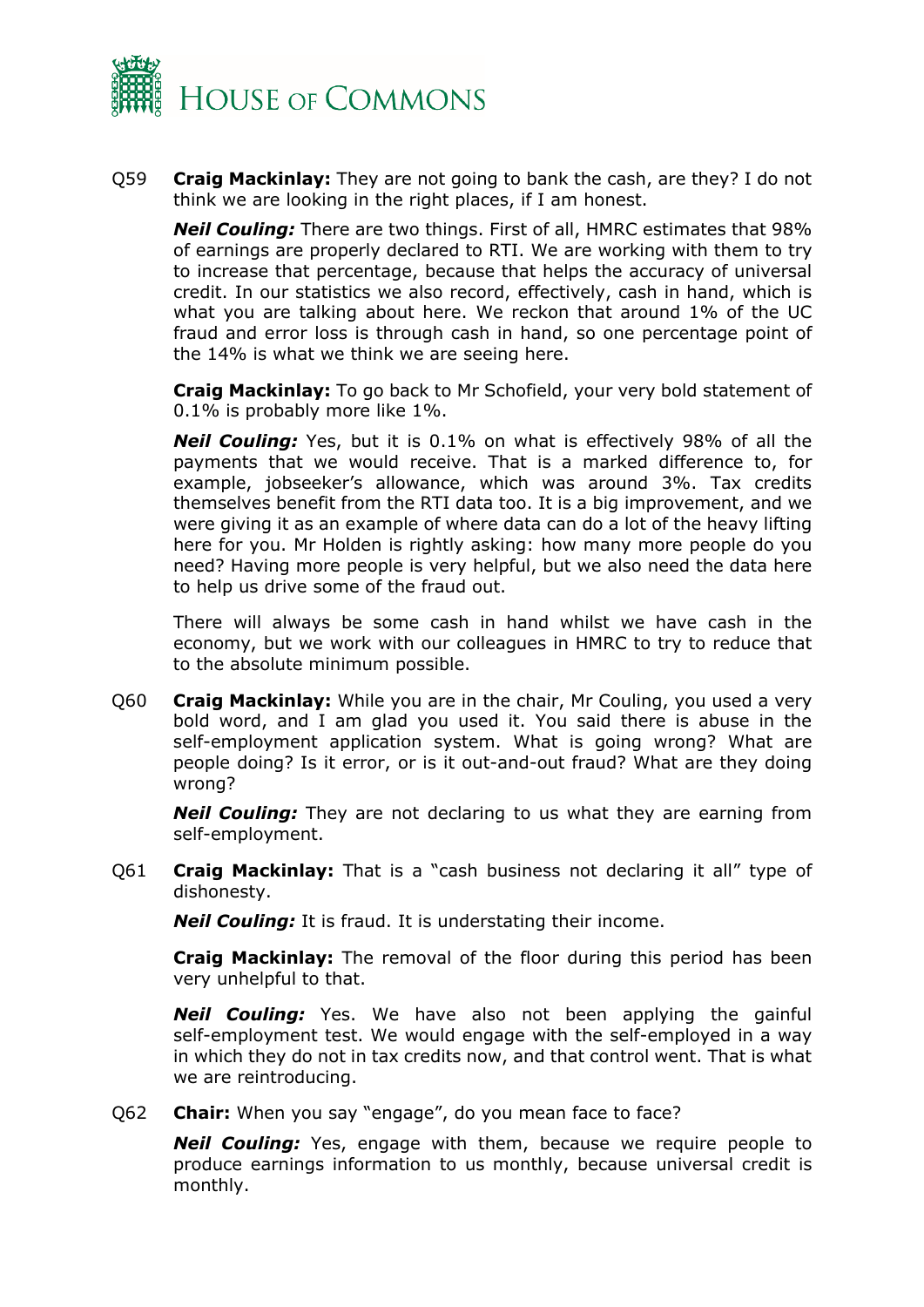

I just want to get this across to the Committee, because I fear we will be here next year with a similar set of figures. That is what we have said in our departmental report.

**Chair:** Get your excuses in early.

*Neil Couling:* Book me early if you have enjoyed it today. The data is so time-lagged. Our data is effectively telling us, if you are a football fan, Mr Mackinlay, that Liverpool have just won the Premier League. We know that subsequent to that, Manchester City won it, and my fabulous team, Tottenham Hotspur, is currently top. I am sure it will not last long, but we are currently top. We are dealing back in the past. When we decided to reapply the minimum income floor, that will not be fully applied in the data until the data that we produce in May 2024.

Q63 **Craig Mackinlay:** I get that the data lags with self-employment and the self-assessment, hence the Government are pushing towards Making Tax Digital and all that stuff, but the chap who is the plumber, the builder, the painter or whatever else has been down the pub and his mate has said, "Go and get universal credit. It is easy. Put your profits in low, tell them low so you will get more, and never mind; they will find out about it in due course and ask for the money back". Would you call that fraud error, because you are likely to get overpayment back?

*Neil Couling:* It is fraud.

*Bozena Hillyer:* It is fraud.

*Neil Couling:* It is theft.

Q64 **Craig Mackinlay:** He does not quite know what his earnings are going to be because he is midway through his year.

*Neil Couling:* He has to declare it every month with us.

- Q65 **Craig Mackinlay:** Yes. That is on a cash basis usually, is it not? *Neil Couling:* Yes. He can reduce that—
- Q66 **Craig Mackinlay:** Hence, in the month when you got the SEISS payment, most people fell out completely of receiving a UC claim, did they not?

*Neil Couling:* They should have done if they declared it.

Q67 **Chair:** It does rather throw up the interaction between UC and self-employment, with the challenge of erratic employment, although UC is partly designed to try to deal with that.

*Neil Couling:* It is less the erratic employment. It is more the failure to report to us accurately what you have earned, which is then picked up in the sampling for the fraud and error statistics, because they spend their time going deep into just what that person's circumstances are. If that person does not comply and they just disappear, they just score that as fraud.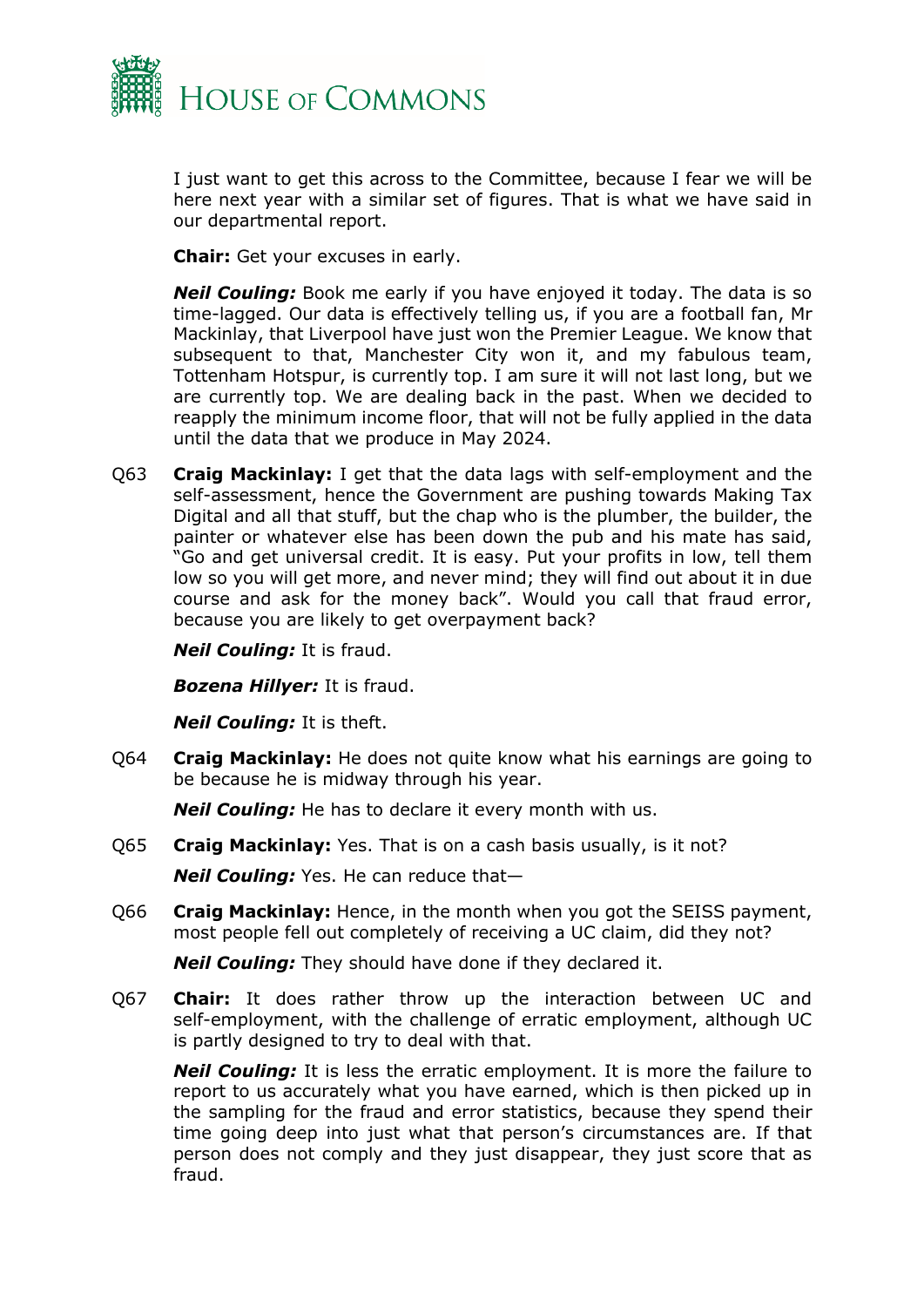

My point on the data lags here is that we are putting the minimum income floor back in now, but it will not be fully back in until July 2022. That means that it will not appear in the data until 2023 and we will be reporting on it in 2024. The recovery from Covid in terms of fraud and error for universal credit, putting back those controls, takes a number of years to play through.

I am sure you will not remember this when I am back before you next year, if I am still employed.

Q68 **Chair:** The benefit of this Committee, Mr Couling, is that, as you know, we are here a long time. We do not go anywhere, so we can see these over time. Mr Schofield may have a five-year term, but we can remember before he was even in the Department.

**Neil Couling:** I know. I make this point because I just want to manage expectations a bit here. I am deeply committed to solving these problems inside universal credit. As Mr Timms knows, I have solved a number of problems across the years with universal credit. I am deeply committed to doing that, but we do not expect to see any difference in next year's statistics. We will have done well, in fact, to just hold it there.

Q69 **Craig Mackinlay:** You do realise that the scale of the fraud and error here is of an amount that Parliament tore itself over yesterday to try to fund a different social solution. We are now requiring the whole population to pay more in national insurance. I know you cannot hypothecate one to the other, but it is in a very similar scale of the money that the country is looking for. You do realise how important what you are doing is.

*Neil Couling:* Yes, absolutely.

Q70 **Craig Mackinlay:** I am very concerned, from what I have heard this afternoon. I have never heard such eye-watering figures. I am concerned with what has been going on for the last year, and even before that. I know last year was an unusual year, and I am hoping it will be better in the future, but I am extremely worried.

*Neil Couling:* The perpetrators of this crime have abused the country when, in particular, we were at one of our weakest points, trying to deal with a pandemic. I condemn them for that. I would not want all claimants tarred with this brush. This is a minority. It is a significant minority and a bigger minority than we thought. I will put my hands up for that. I was using the data that we had to inform the estimates we were making there. That data has shown up to be flawed. As I said around capital rules, there is much more capital that is held by the British public.

**Chair:** We have had that point. I am going to come to what you need to do about that at the end, but I am anxious to move on.

Q71 **Antony Higginbotham:** I want to stick on recovery and what that looks like. Mr Couling, you spoke about the time lag, but is that time lag not in the data? The impact of reintroducing controls, such as the minimum floor,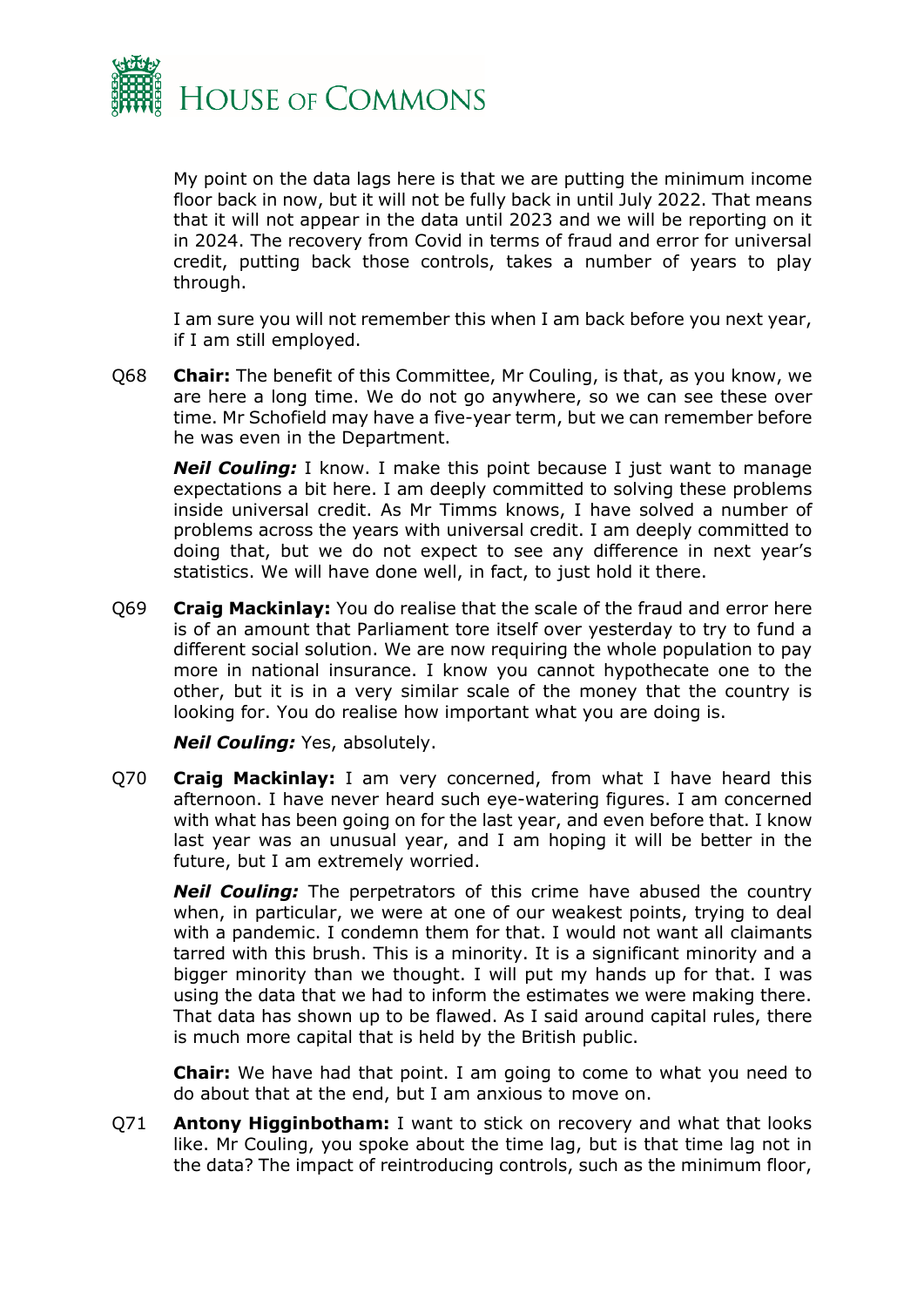

should have an immediate impact, but we might not see it in the data.

*Neil Couling:* We are phasing the reintroduction of the minimum income floor. We have a very big population of people on self-employed at the moment. We have finite capacity in our jobcentres to apply the minimum income floor. We will do it as fast as we can.

We think it will be completely restored into the system by July 2022. The way the sampling works means that we will get our first full year from October 2022 to September 2023, because we sample from October to September. That will appear in the data in May 2024.

I am not using that as an excuse, but if you want to understand the effect of coming out of Covid and restoring things, it takes a while to restore services and then a while for that to pull through in the statistics that you will rightly want to explore, and our colleagues in the NAO will want to as well. We need to do other things while that is going on, but they are just not going to appear in the statistics for a while.

I just want to reassure the Committee: if we had not taken all the steps we did last year, the level of fraud in universal credit would not have been 14%; it would have been 22%. It would not have been £5.5 billion; it would have been £8.5 billion. We did stop a lot of this but not nearly enough, as Mr Mackinlay is intimating and Mr Holden did before. It is not acceptable, but we are committed to rooting this out. It is going to take us a bit of time, just because the whole country is recovering from this pandemic. It is not a question of flicking switches back on and things being restored.

Q72 **Antony Higginbotham:** I am not doubting that it will take time to feed through, and I accept that the minimum floor is phased back in, but are there controls that you took away during the height of the pandemic that you have since brought back, so they are now back in place, and are there controls that we abandoned for the right reasons that are now back? That should play out in the data. We might not see it immediately, but the controls are there.

*Neil Couling:* Yes, definitely.

#### Q73 **Antony Higginbotham:** That will not take until July 2024.

*Neil Couling:* As soon as we can get a control back in, we put it back in.

**Peter Schofield:** What you are seeing in the report, on page 113, is the impact of putting things back in-year, mitigating the effect even in the year that we were talking about. That got this down to £1.3 billion. There are other things that we can do to turn this around, but it will take time.

As you will have seen in the NAO's section of the report, the minimum income floor was a very significant part of the cause of the £1.3 billion. It made up many hundreds of millions of that. That is a key thing that we need to put back in place and see the impact of that coming through, but it is not the only thing that made a difference.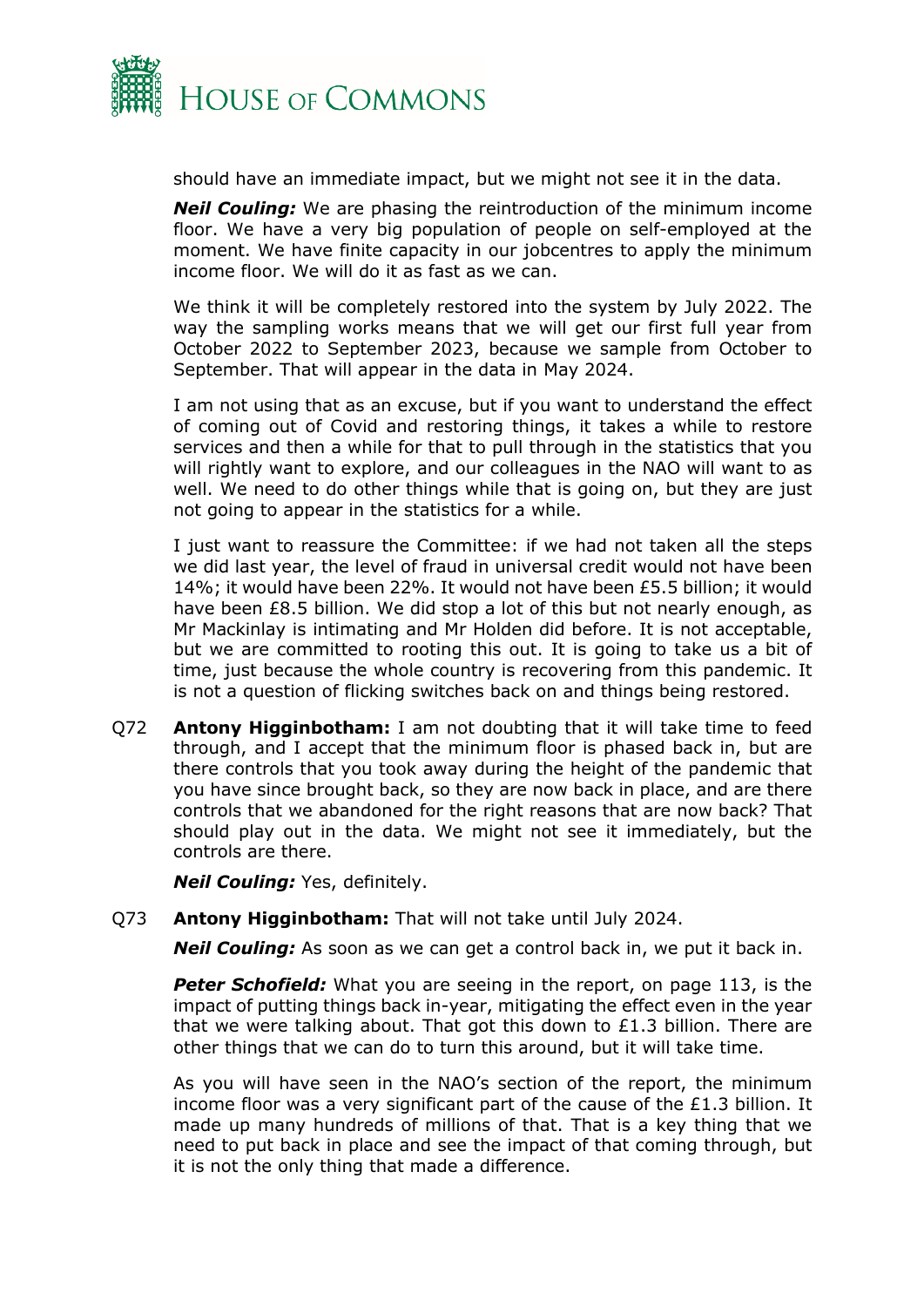

One of the other big impacts that will remain in the system now is the composition of the case mix, with a tripling of the number of people who are self-employed as a proportion of people on universal credit and a doubling of the number of people who report capital. Both of those change the case mix. They just mean that we have more people in the system who are more likely to have fraud and error associated with their cases.

The things that we did in-year, set out here at page 113, made a difference. There are things that we will gradually put back in place, like the minimum income floor, as soon as we can. As I say that, I am also balancing so many other service pressures across post Covid, which we can come on to, which are not to do with fraud and error but are around delivering a good service to our customers. There are then things that are baked into the caseload mix that require all of the interventions that we have talked about this morning.

Q74 **Antony Higginbotham:** I am conscious of the time. I just want to touch on debt briefly. In the NAO report, there is a target of 2,800 staff in the debt recovery team. Have you now hit that target? Is everyone that you moved out of the debt recovery operations into areas—

**Peter Schofield:** This is the thing we were talking about before.

*Bozena Hillyer:* Yes, everybody is now back. In fact, debt has now completely recovered. All of the stockpiled referrals have now been dealt with, we have put in the extra people, and it is very much back on an even keel. Debt is working very well.

As it says in the report and accounts, we managed to collect £2.2 billion last year, which was actually slightly over target. Given we had the threemonth pause, that is actually tremendous. This year, we are looking towards a forecast of around £3 billion.

Q75 **Chair:** When you say you have collected it, you have the attachment of earnings order, so it is in process but it is not all in yet.

*Peter Schofield:* There are a variety of different tools, but no, this is the cash recovery.

*Bozena Hillyer:* This is the cash recovery.

Q76 **Chair:** This is actually in the bank.

*Bozena Hillyer:* Yes, exactly.

Q77 **Chair:** That is not a lag from the previous year.

*Bozena Hillyer:* No. We are forecasting, all things being equal, for about £3 billion this year. As I say, it is going to be the largest ever that we collect in DWP. Debt is all now back and fully functional.

Q78 **Antony Higginbotham:** On the stockpiled number you referred to, is that the £200 million referred to in the NAO report and accounts that was not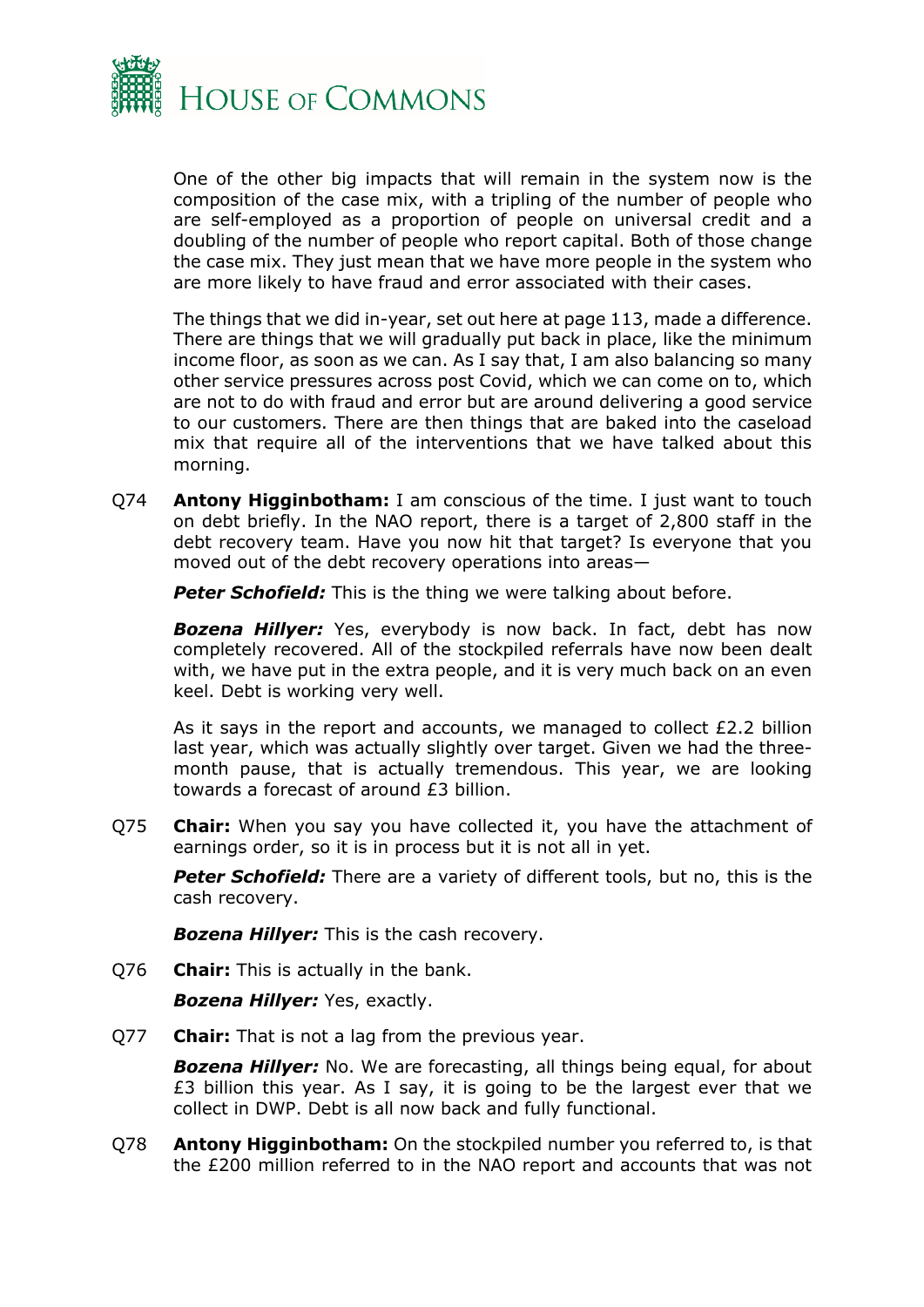

yet transferred over into debt?

*Bozena Hillyer:* No. It is lower than that now because obviously that was at the end of March, but there is an amount that is transferred across, over to debt, and there will be some that is still left in the business that is not quite transferred. That £200 million refers to the amounts that were still in the businesses at that time and had not yet been transferred across into debt.

Q79 **Antony Higginbotham:** Do you know how much is still sitting in the business now?

*Bozena Hillyer:* I do not know exactly how much that would be at the moment in the businesses.

Q80 **Chair:** Could you write to us?

*Bozena Hillyer:* Yes.

**Antony Higginbotham:** I am interested in how many people are out there who do not know that they owe money to the DWP.

*Bozena Hillyer:* The one thing I would say, particularly with UC, is that a lot of the collection is automatic and comes out of the system. They will get letters and they will know.

*Peter Schofield:* Mr Higginbotham, you are asking the question about how many people from whom we know we need to collect debt have actually been referred to Bozena's team for debt repayment. I think in terms of those referrals we are pretty much through that backlog now.

*Bozena Hillyer:* Yes. All of the referrals that we had, both pre-Covid and during Covid, have now been dealt with.

Q81 **Antony Higginbotham:** With overpayment debt increasing astronomically—I think the NAO say 15%—do you have the resources you need now, having got your team up to 2,800, to try to get a handle on that number?

**Bozena Hillyer:** I am going to answer it first by referring back to what Peter said earlier, which is that we cannot talk about SR and what we will be asking for in the future. With debt, as with other parts of the organisation, we are modernising and transforming. Again, it is not just about the number of people.

**Chair:** We can be sure that there is a bid in for some good IT.

*Bozena Hillyer:* Yes, absolutely. For example, in October last year we launched, for the first time ever, a way for customers to actually be able to repay their debts online without ringing us or speaking to us at all; it is called Repay my debt. It started really small but there are actually about 129,000 customers who are now using that; that is fantastic.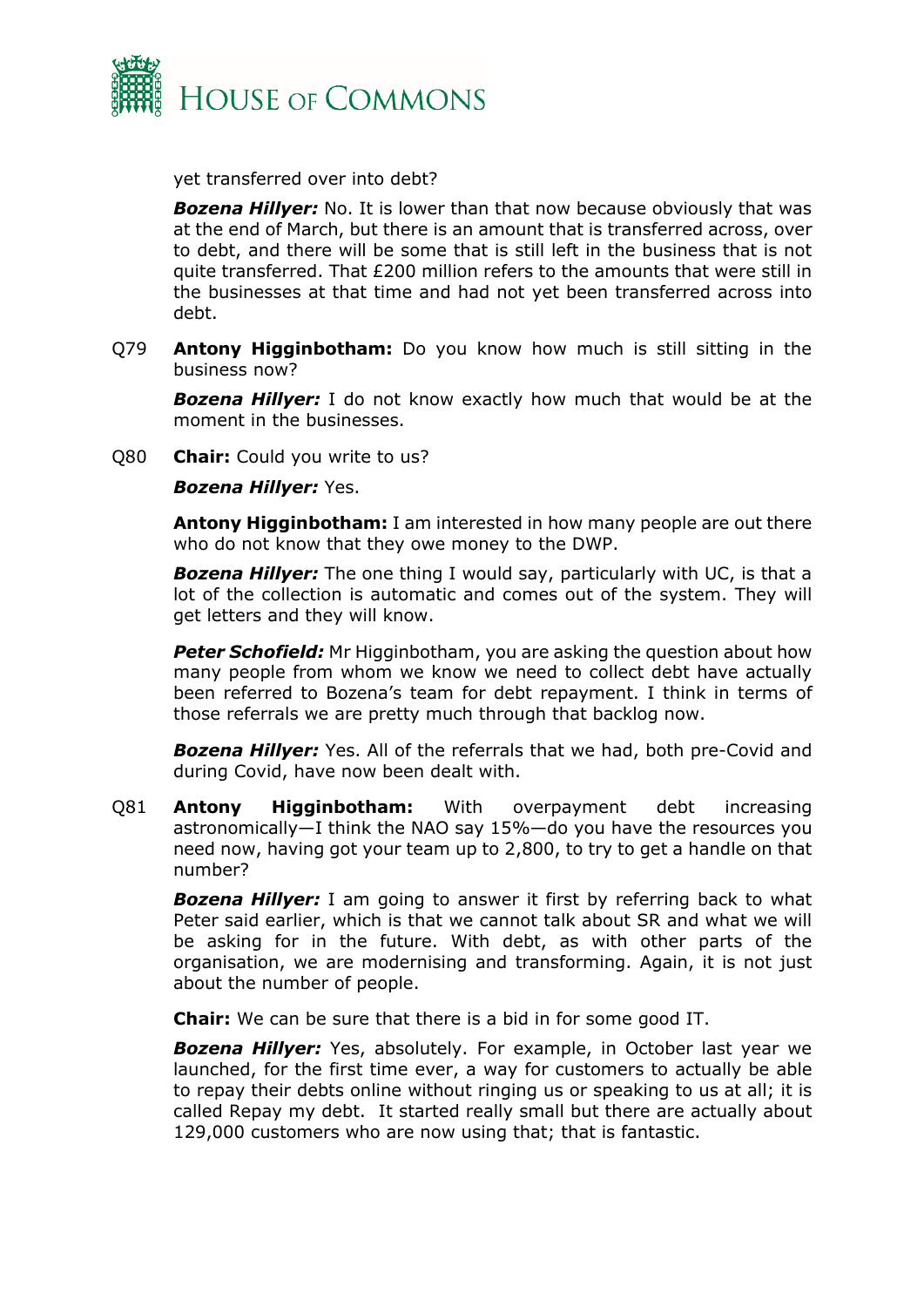

All of these things help our productivity. They reduce the number of calls coming in. We have invested in robotics to take out some of the manual parts of the labour. I am saying to you that it will be a mixture of looking at the number of people we need but also our productivity is getting better. We are becoming much more efficient and effective because we are modernising as well.

Q82 **Antony Higginbotham:** Do you have a level of confidence? I am worried that if we are accepting that the level of overpayments this year will be similar to last year, then the amount of debt built up in the system is also going to increase, and in 12 months' time we are going to end up having the same conversation about still not having what we need to be able to get a handle on the numbers.

*Bozena Hillyer:* No. One of the advantages of having it all in one place, with all of those colleagues linked together, is that our modelling and our forecasting goes all the way through to debt, to understand what we might need in terms of the numbers in debt, taking account as well, as I say, of the efficiencies we are going to get from the modernisation and the digitalisation of what we do.

The things are completely connected, and we are modelling what the impact will be on debt of what we do in terms of identifying claims that then need to be corrected or collected.

Q83 **Chair:** On the point about digitalisation and so on, we have seen many failed IT projects. Is this another big IT project, Bozena Hillyer, or it something that you are building in as business as usual?

*Bozena Hillyer:* It is a combination of the two. With one of my other hats, I am the SRO for what was the fraud, error and debt programme; it is now the fraud, error and debt portfolio. It is a discrete project or programme in there to provide a new system for debt. This is for ourselves. It is not the customer-facing piece. At the same time, we are doing lots of little agile things that make it better. To reassure you, no, this is not about one great, huge, all-singing, all-dancing debt system we are bringing in. We are bringing in small bits of change, modernisation and transformation at a time, embedding them and then moving on to the next one.

**Chair:** We may call you back for our session on digital. We will have to have a look and see if you are doing it differently to other Departments. The big-bang approach can be very problematic.

*Bozena Hillyer:* I am happy to do that.

Q84 **Peter Grant:** Sticking with the increased use of digital technology, that obviously then brings an increased risk of a cyber-attack. How confident are you that your systems are secure, first against a cyber-attack that is then directly used to process fraudulent claims through the system, and secondly against a cyber-attack that threatens the integrity of personal data belonging to the service users?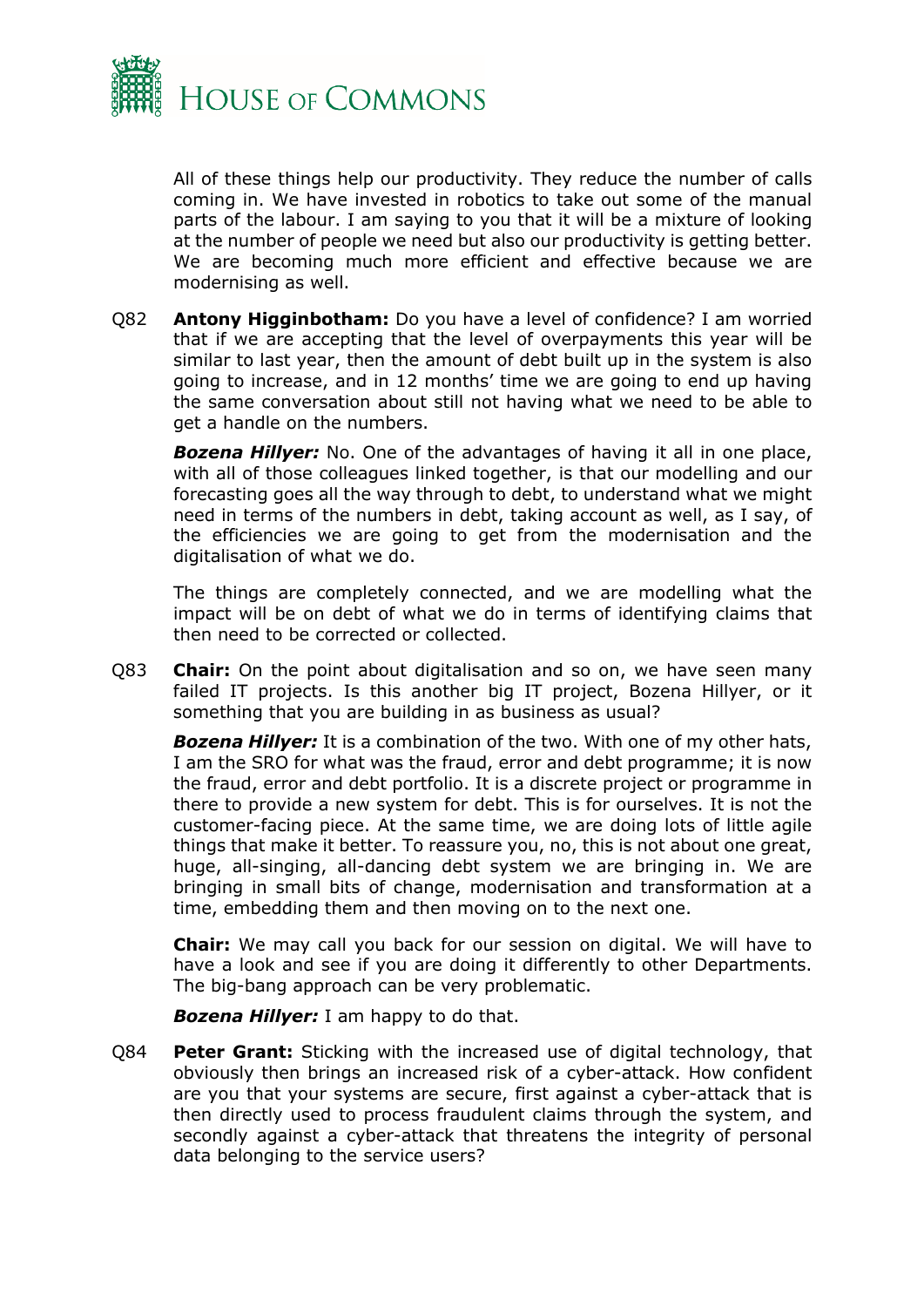

**Peter Schofield:** This is a really important area of risk that we focus on quite a lot. We have a cyber-resilience centre that Bozena mentioned earlier. They are a very sophisticated team that sit in my digital group, but they work very closely with fraud and error colleagues, and they work very closely with colleagues all across Government and with the Government national cyber-resilience centre. We work very closely together. We are making sure that we are adapting and adopting the technology that we need and that we are sharing threats and are aware of them. There is probably not a lot more that I can really say, but I want to give the Committee confidence that this is something that we are really focused on.

*Neil Couling:* We changed our approach. I can say this without compromising anything. With universal credit, the first time around, before I was the SRO, the system my colleagues tried to build failed, and one of the reasons it failed was because they tried to bolt on the security afterwards. What we did with the universal credit full service, as we call it—the system that now runs—was we built these kind of measures in. People who are experts from across Government, who see some of the threats Mr Grant is alluding to, were part of the design and build of that, which gave us assurance.

Although threats mature, and Peter has talked about there being an arms race, we keep a very close eye on this and make sure that we are as secure as it is possible to be, for the obvious reason that it is a critical piece of national infrastructure that we need to protect from threat actors across the place.

Q85 **Peter Grant:** We spoke for quite a while about identify theft fraud earlier. One of the potential consequences for the innocent victims is that their identity may then be used for other fraud. A lot of them do not know that they have been picked on, because if they are not already claimants and you stop the claim before it goes anywhere, they do not know about it. In those circumstances, bearing in mind we are in public session, what are you able to do to protect that innocent member of the public from becoming a victim of other frauds now that you know that somebody has stolen their ID?

*Bozena Hillyer:* This is really difficult. I know we spoke about it before in a bit more detail. What I can say in terms of the public space is that, because of the way that we reacted to this attack and the fact that we suspended very early, there are only a small number of cases where there was a data breach—in other words, where we put information in that someone could have seen that they were not entitled to.

The other real difficulty we have is about verifying the person, bearing in mind that it may be one bit of information, and some of the information in there is false because the person who has put it in is wanting to direct that money to a different place, to the place where it would otherwise go. The difficulty we have is about whether are we absolutely sure that that John Smith is the John Smith whose ID has been hijacked. We have done what we can within the parameters of not causing further data breaches.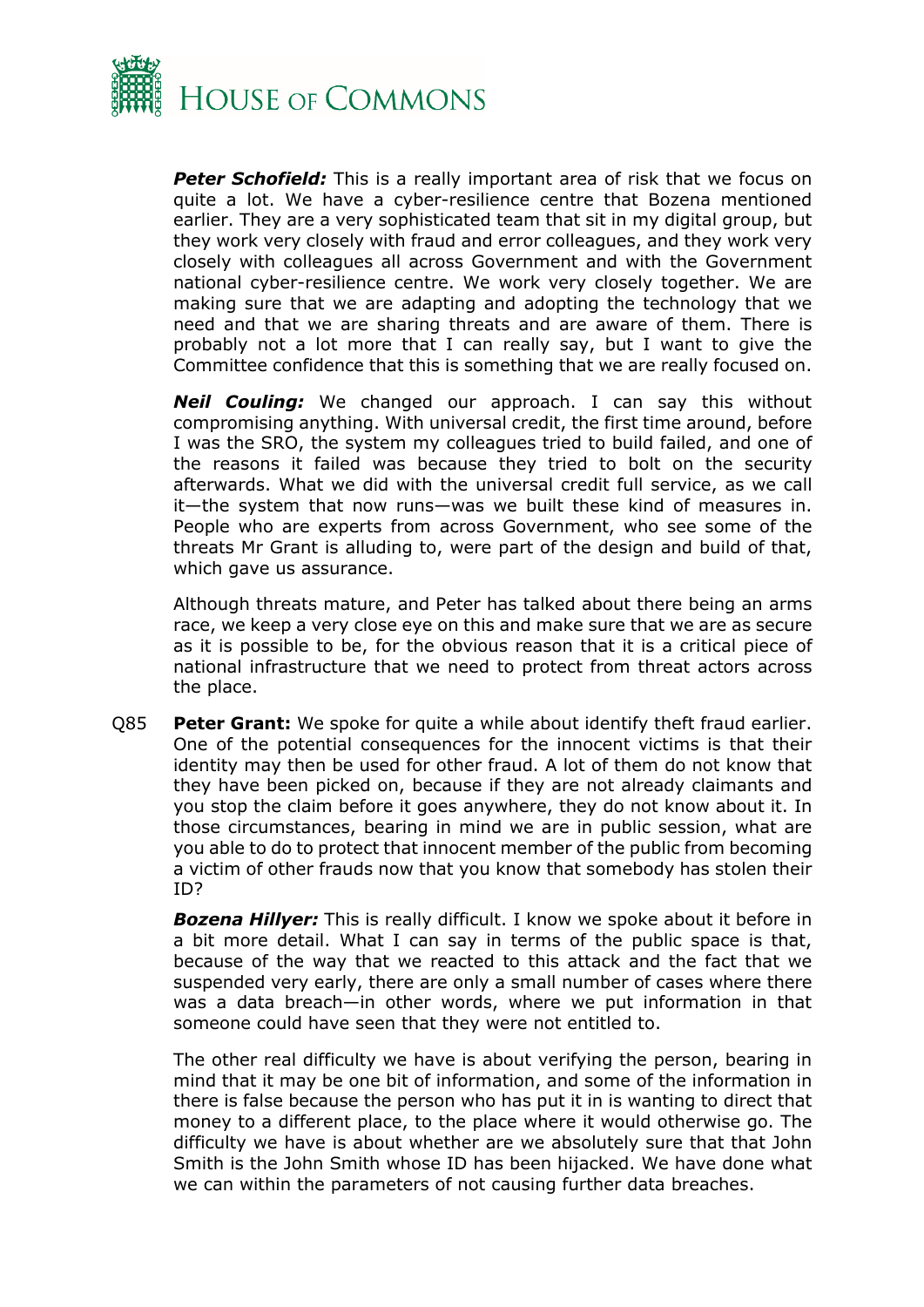

Where we are clear and sure that there has been a data breach and that we can identity the person, then we have told them what has happened, and we have set up a special line for them to ring to talk to us about that once they know. I have to say that this is the minority of cases, because for most we are just not in a position to be able to really identify who that person is.

Q86 **Peter Grant:** Are there any issues with data sharing between yourselves and other agencies, such as the police or HMRC? If you think an innocent person's identity has been stolen for universal credit fraud purposes, are you able to share that information freely with other agencies?

*Bozena Hillyer:* We have extensively shared information on our intelligence and data from this ID hijack.

Q87 **Chair:** I have a few quick questions. Mr Schofield, I want to go back to a point you made earlier: that you are focusing a lot now on getting people into jobs. You talked about the buoyant jobs market. What are the challenges that you can identify in matching people to those vacancies? Where are the skills gaps? For example, we all read about the lorry drivers, and we talked earlier about the high unemployment levels of young black people, but how do you get a 16 to 24-year-old who is out of work into being a lorry driver? How long does that take, for example? Perhaps you can give us some examples of where you have had successes and where there are still opportunities.

**Peter Schofield:** That is a really good point. I probably said back in June that there is a lot more that we need to do working across Government with other Government Departments, and locally as well. I can talk about a few areas of absolute progress. For example, we have been looking at where the sectors are that are most likely to have vacancies, where the vacancies are coming through and how we can develop strategies, working with colleagues in the Department for Education, on skills, but also with the lead Department on the sector.

Q88 **Chair:** This is theoretical. Have you got any practical examples?

Peter Schofield: Yes. Sorry; I will go straight to it.

**Chair:** We like people to go straight to it, Mr Schofield. You get an easier ride.

**Peter Schofield:** Yes, I know. Logistics and transport, working with DfTyou have seen some of the announcements that have been made. Alongside that, we are doing work to make sure that we are supporting people going through the training journey.

Q89 **Chair:** I walk into a jobcentre and say, "I have just lost my job. My furlough has ended". You then say, "There are vacancies for lorry drivers. Do you fancy it?" or whatever. Theoretically, you can go and get the skills, and theoretically you get the job coach, but what is the pathway like for somebody?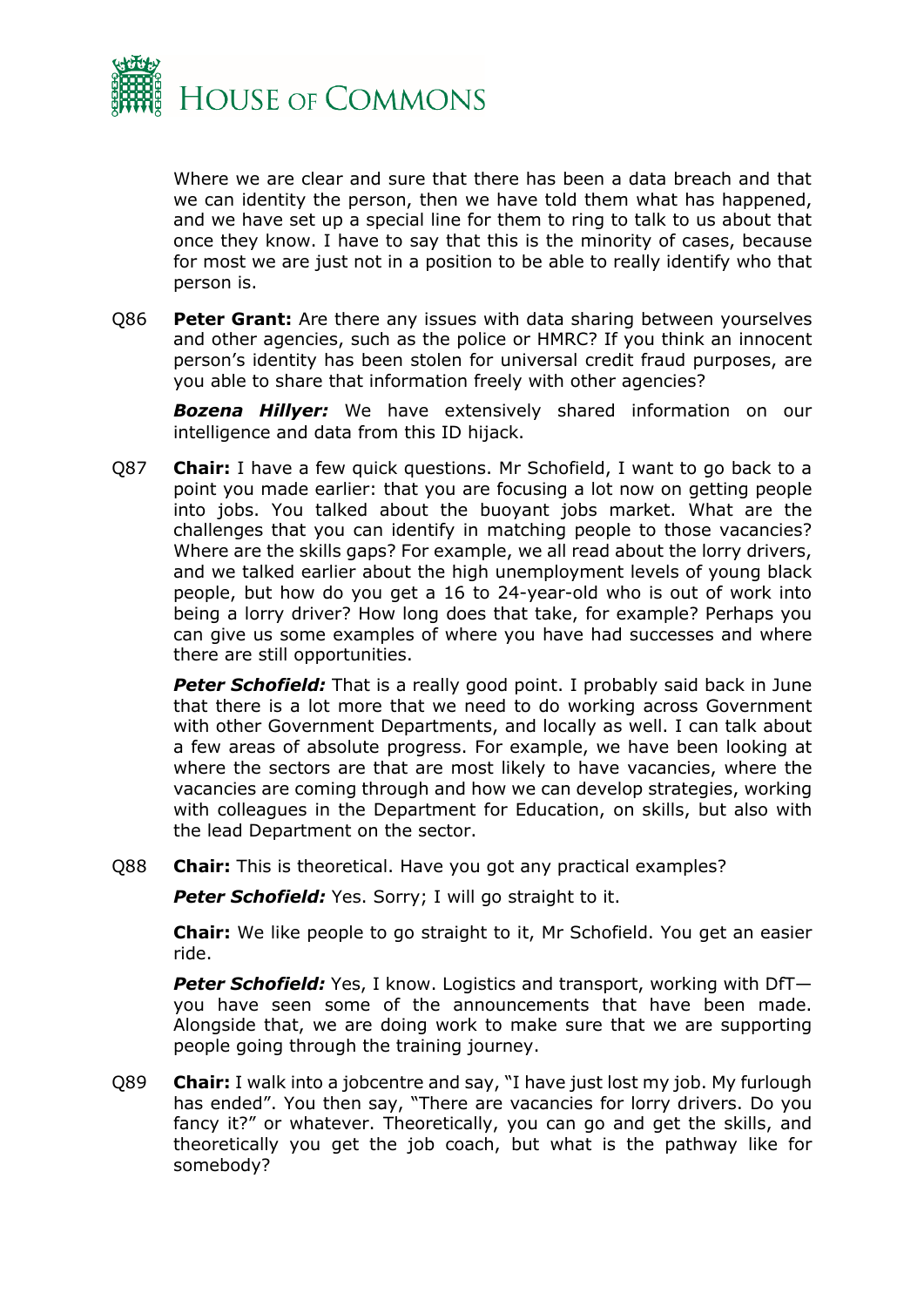

**Peter Schofield:** One of the best ways for people who are transferring from one sector to another would be something like a sector work academy, which is something where we team up with a local business and a local college. It will be a combination of work experience and training in the college. At the end of that period that you are in the sector-based work academy, you have a guaranteed job interview.

We created one with the hospitality sector, and we have done that with various other sectors as well. We are working closely with the construction industry. Manufacturing, logistics and transport are other areas where we can do more. That is one thing that we can do, and that has been very successful.

We talked a lot about Kickstart, the scheme for 16-to-24-year-olds. I cannot give you the latest data, but I think the latest published data is 50,000 young people into jobs on Kickstart.

Q90 **Chair:** They are not long-term jobs, are they?

**Peter Schofield:** It is a six-month placement, yes.

Q91 **Chair:** Are you also evaluating how long they will stay and whether they will get long-term employment as a result?

**Peter Schofield:** Yes. We have something like 3,000 people who have now finished their Kickstart placement. We are monitoring what happens with them. It is all about a combination of, on the one hand, the relationship between the work coach and the individual, and, on the other hand, access to the tools and support. The brokering really happens in the jobcentre, and we need to make sure, through the national schemes, that there is access to the right schemes and opportunities for individuals as they are referred on from the work coach.

Q92 **Chair:** You sound very buoyant about it, but we will obviously be challenging you, along with our sister Committee, about how effective that is. The evaluation is now baked in, is it?

**Peter Schofield:** Yes, the evaluation is something that we will be doing and is under way. It is not something you generally finish until after the scheme is over and you can look back at it.

Q93 **Chair:** It also challenging to follow someone. Someone goes through Kickstart, and they then get a job as a result. You get them at the point where they leave Kickstart, because you still have them in the system at that point, but six months or a year later, are you able to track them?

**Peter Schofield:** Yes. Access to data is a crucial thing here, but with anyone who is on universal credit, we monitor their progress out of benefit and into the workplace.

Q94 **Chair:** Can you use their NI number to trace that?

**Peter Schofield:** They will often be staying on universal credit but with earnings coming in as well.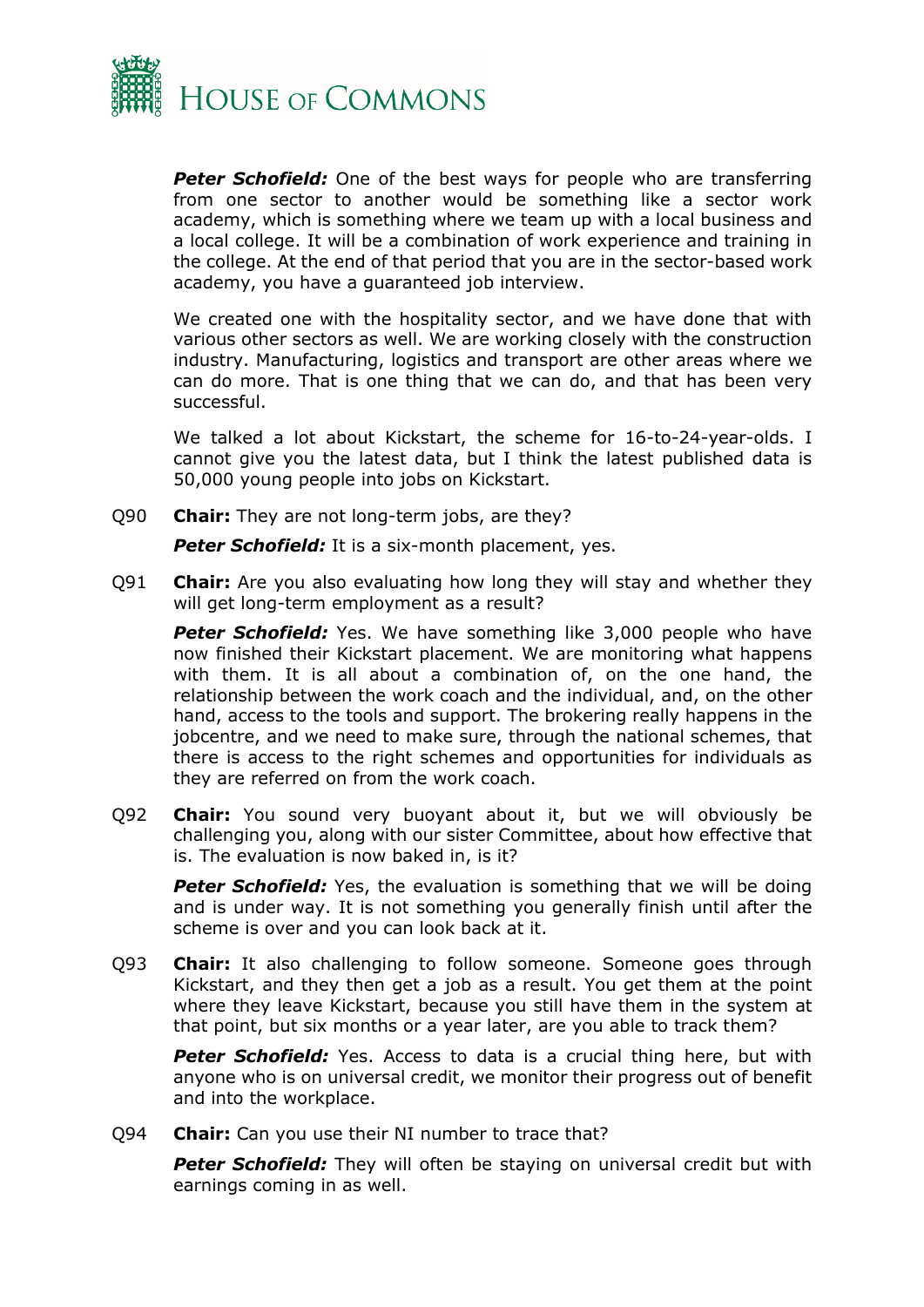

Q95 **Chair:** My point is this. If someone is right out of the system and has a job that means they are not claiming universal credit, would you be able to keep track of them?

**Peter Schofield:** We are doing a lot of work with HMRC to give us RTI data that will enable us to track people through.

Q96 **Chair:** The law allows you to do that.

**Peter Schofield:** It is less about the law. It is more around different systems. We do not have it yet but it is work under way.

**Chair:** We will be coming back to this. We will be picking up on the report we published yesterday, but while you are here, I just wanted to ask that.

*Neil Couling:* We cannot take the entire RTI data, but for an individual evaluation purpose, my understanding is we can pursue data in that respect. I make that point because I know Mr Timms has asked us in another forum whether we could access all the RTI data in this way, and we do not think we can.

Q97 **Chair:** It is interesting how both our Committees home in on that, because we like data.

*Neil Couling:* So do we. We would not have the Kickstart scheme without the evaluation of the future jobs fund. We would not have Restart without the evaluation of the work programme. They were used in the creation of those schemes.

**Chair:** Today, we have obviously been focusing on this incredible level of fraud and error, and it is unprecedented, as others have said several times, but your job is to get people into work. I would have thought—for the benefit of your spending review bid, if nothing else—for the taxpayer and the people you are trying to help, evaluating the long-term impact of an intervention from the jobcentre is pretty critical. It still seems a little bit challenging once they have dropped out of the benefit system.

*Neil Couling:* Things are easier now with RTI, but what we cannot do is manipulate the RTI data to answer. There are lots of questions people ask us. They say, "You have this thing. Can you tell us what everybody's destinations are on employment?" No, but I think for a specific scheme we are allowed to access the information there.

Q98 **Chair:** That is helpful. We will see how that pans out because I think that is going to be very useful. We talked about legislation the last time you came and this time. Can I just be clear? You have talked about the access to bank data for capital. Having reflected on the last year, are there any other bits of legislation that you think would be helpful, particularly in terms of cutting down on fraud and error?

**Peter Schofield:** It is the main gap. This is all led by thinking about what data we need in order to do the prevent agenda that Bozena has described already this morning. It is fair to say that that is the main area where we know that there is more that we can do.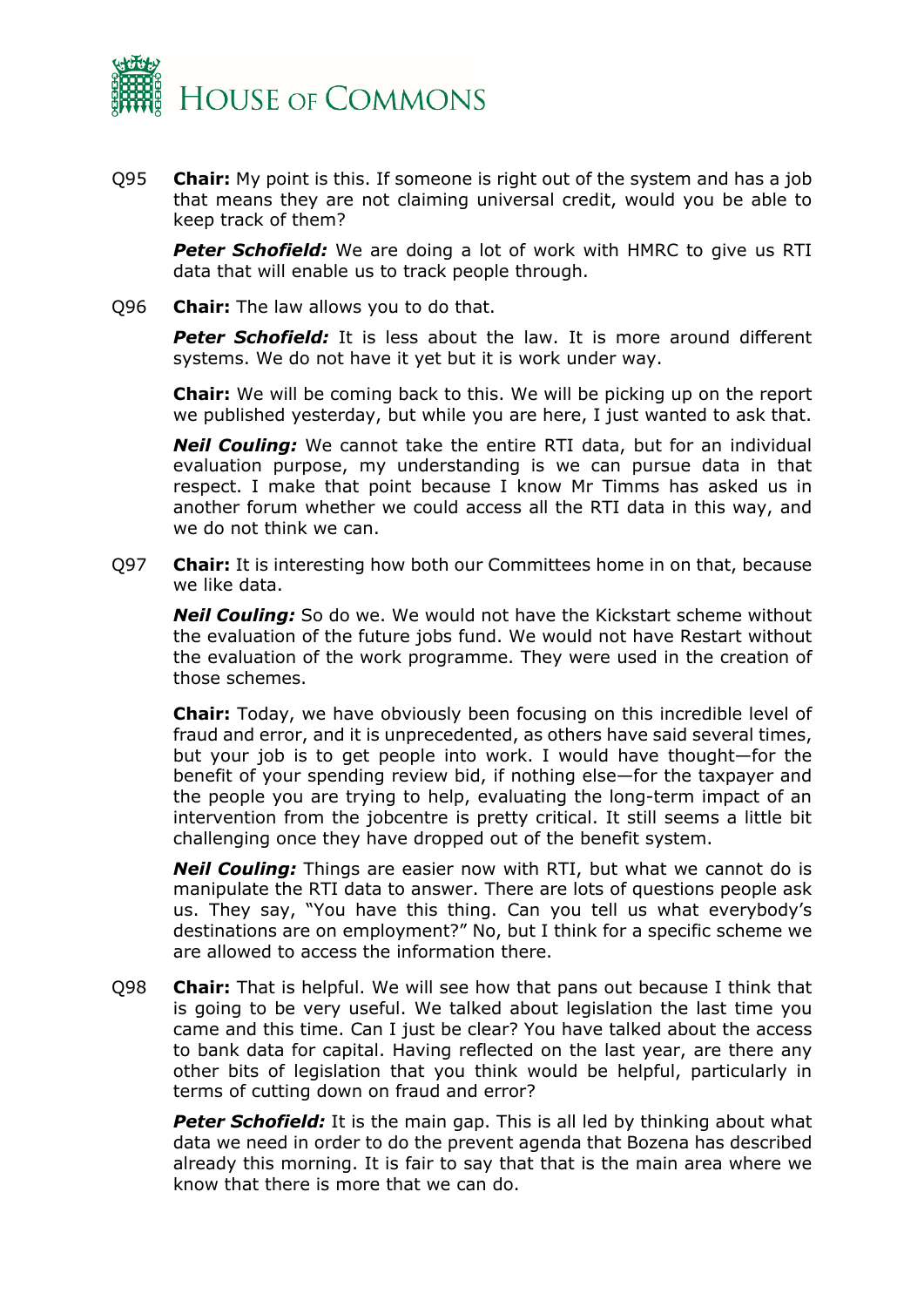

The big areas of focus for us on data are self-employed as well as capital. I do not think on self-employed it is a question of law; it is around how we work closely with HMRC and the periodicity of reporting in the way that Neil has described already.

Q99 **Chair:** That period of reporting does not need legislation.

**Peter Schofield:** Yes, exactly. It does not need legislation. On legislation, it is really around capital.

Q100 **Chair:** That is still quite challenging, because people have more than one bank account. People who are trying to hide it may well find other ways.

**Peter Schofield:** Open banking is a way into this, of course. We have been doing a lot of work in the past with banks to understand how we would do this and what the process would be.

Q101 **Chair:** But you still need a change in the law to do that.

**Peter Schofield:** For bulk data transfers.

Q102 **Chair:** Are there any hints that that might be being discussed by business managers in Parliament?

**Peter Schofield:** There is a lot of discussion going on.

Q103 **Chair:** There are colleagues around this table who have closer ranks than I do as to the inner workings of Government. You have talked about lessons learned. Of the lessons learned here, Mr Couling, you were talking about how you were learning things, or about things you would do differently. I mean nothing rude about your age, but one would hope that when the next pandemic comes, you will not be here, because I hope it is not that soon.

*Neil Couling:* That was an ageist attack, Chair. I take it in the spirit it was offered.

Q104 **Chair:** I dish it out as I could receive it; I hope I am not here during the next pandemic either. How are you going to make sure that those lessons are in the Department so that the Neil Coulings of the future are aware of what you learned and it is not some dusty document that they have to dig out of a bottom drawer somewhere?

*Neil Couling:* The stories that you tell inside the Department are actually important. For example, I am probably the most senior person who was around during the last recession, the one following the financial crash. For the last eight years, in the good times as well as the bad times that we had around the pandemic, I have tried to tell those stories and share that experience. We also contacted some of the people who were in the Department at the time to ask them for their opinion, just on what you might do.

Q105 **Chair:** Was that haphazard, or was it part of your resilience planning that you had the names and the details of people who were there?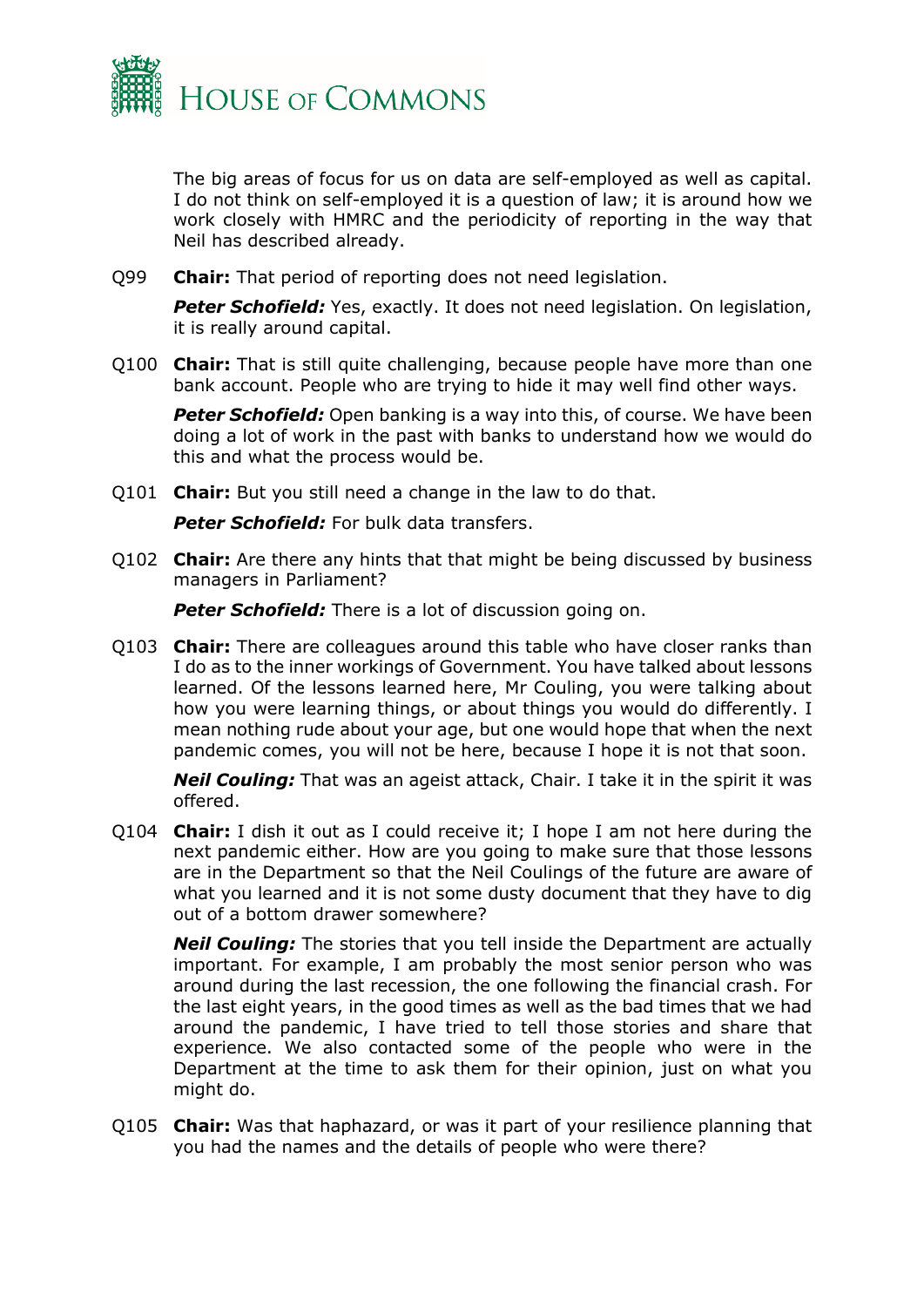

*Neil Couling:* It is a mix between haphazard and resilience planning, because I obviously know all of the key players who were there at that point in time. We record that. Do not underestimate dusty documents. Documents are really helpful.

Q106 **Chair:** It is about finding them. Another Permanent Secretary said that when they did a search request for all the information on a particular hot topic that we and other Committees had looked at, I think 40% of it was out-of-office replies, because it had all been filed. That is not a great help.

*Neil Couling:* No, it is a not a great help. We touched on the importance of evaluation, and I absolutely agree. We pulled off the shelf the evaluation of the future jobs fund and the work programme, both the early stuff, where this Committee was actually quite critical, and later, where this Committee was more appreciative of what the work programme had achieved.

**Chair:** You had to get that in there.

*Neil Couling:* I hope to get to an appreciative point at some point in my career with this Committee. These things are incredibly important as well. You need a human record and a written record.

Q107 **Chair:** It seems like a small point, but you were working with some of these people who were here in 2008, because you were here then. If you had retired the year before the pandemic, would you, Mr Schofield, have known who to go to?

*Peter Schofield:* Yes—Neil.

**Chair:** Apart from Neil. I do not wish to ill upon Mr Couling, but let us say he was on a desert island.

*Neil Couling:* I have 10 years to go yet, Chair.

Q108 **Chair:** But for argument's sake, that experience is relying on this chain of human contact, which sounds great and easy, but there is actually an issue there. In your resilience planning, do you think it is wise to have people on speed-dial who have done it before?

#### *Neil Couling:* Yes.

**Peter Schofield:** This is a really good point. Neil is right. There is a combination in here. We have our resilience plan, our business continuity plan and our evaluations from the past, but, inevitably, you benefit from talking to the people who were there at the time; you get the colour that you do not get in the documents themselves.

You are right. Good recommendations are coming out of this process, which are the quality of the business planning and of the evaluations, and the ability to pull on that network and to do that in a systematic way. I think that is right. Were we systematic in the way we did it? Probably not as much as we could have been and could be in the future.